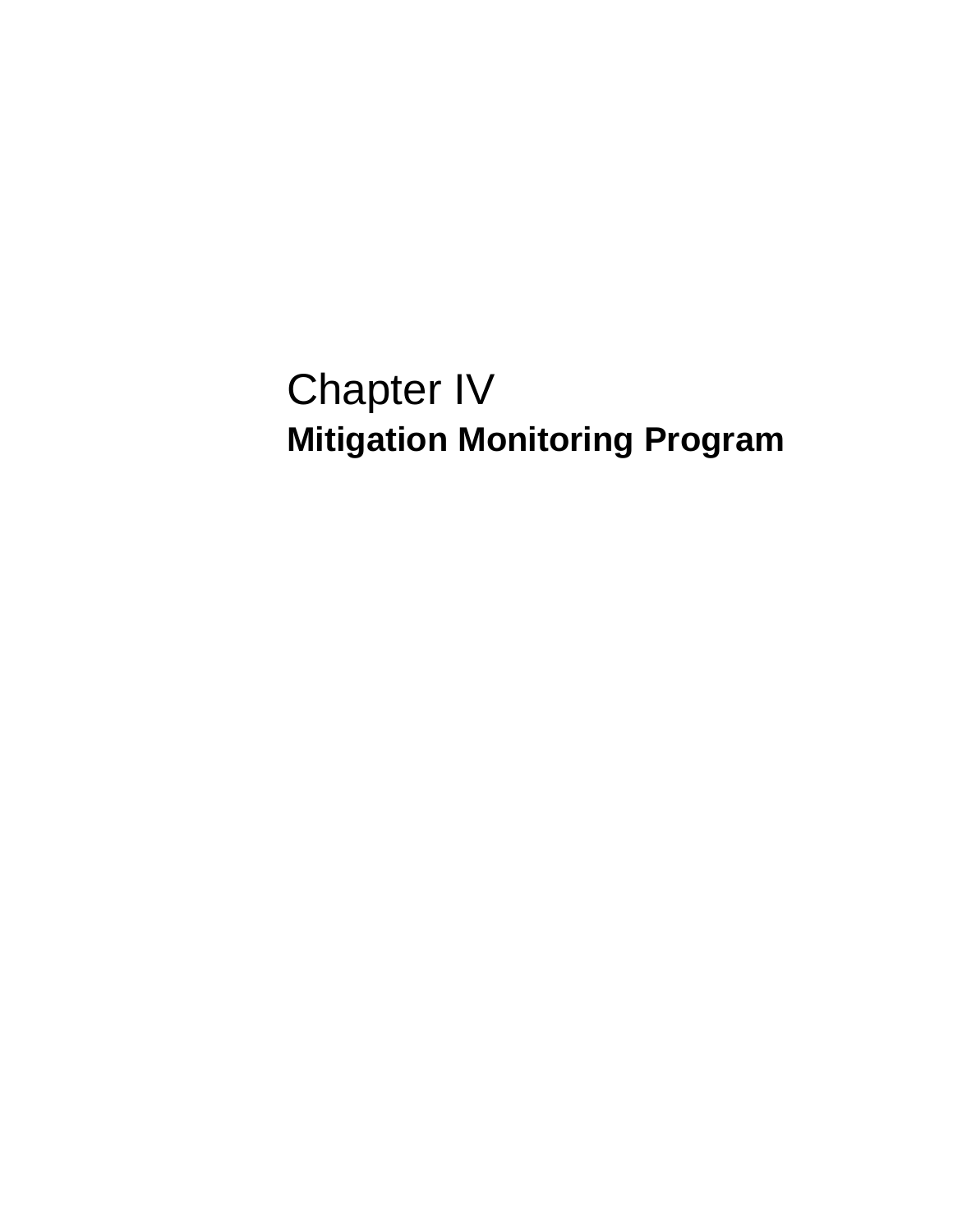## Chapter IV

## Mitigation Monitoring Program

### **1. Introduction**

This Mitigation Monitoring Program (MMP) has been prepared pursuant to Public Resources Code Section 21081.6, which requires a Lead Agency to adopt a "reporting or monitoring program for changes to the project or conditions of project approval, adopted in order to mitigate or avoid significant effects on the environment." In addition, Section 15097(a) of the State CEQA Guidelines requires that a public agency adopt a program for monitoring or reporting mitigation measures and project revisions, which it has required to mitigate or avoid significant environmental effects. This MMP has been prepared in compliance with the requirements of CEQA, Public Resources Code Section 21081.6 and Section 15097 of the State CEQA Guidelines.

The City of Los Angeles is the Lead Agency for the Project and therefore is responsible for administering and implementing the MMP. A public agency may delegate reporting or monitoring responsibilities to another public agency or to a private entity that accepts the delegation; however, until mitigation measures have been completed, the Lead Agency remains responsible for ensuring that implementation of the mitigation measures occurs in accordance with the program. An EIR has been prepared to address the Project's potential environmental impacts. The evaluation of the Project's impacts takes into consideration project design features (PDFs), which are measures that are a component of the Project's design and are detailed in the EIR. Where appropriate and feasible, the EIR also identifies mitigation measures to avoid or substantially lessen significant and unavoidable impacts. This MMP is designed to monitor implementation of the PDFs and mitigation measures.

Section 5, below, provides a complete MMP for the Project as studied in the Draft EIR and corrected and modified in Chapter III, *Revisions, Clarifications, and Corrections*, of this Final EIR. As stated previously in the Final EIR, in a letter dated February 5, 2021, MSMU has requested that the Department of City Planning consider the recommendation of Alternative 5.

Alternative 5 would reduce the Project's significant and unavoidable operational traffic impacts identified in the Draft EIR to a level of less than significant and would incrementally reduce the Project's significant and unavoidable off-site construction noise impacts. As explained in Chapter III, *Revisions, Clarifications, and Corrections*, and shown in Table III-15, *Comparison of Impacts Summary*, Alternative 5 would reduce the Project's environmental impacts over a broad range of environmental issues in the categories of Air Quality, Cultural Resources, Energy, Geology and Soils, Greenhouse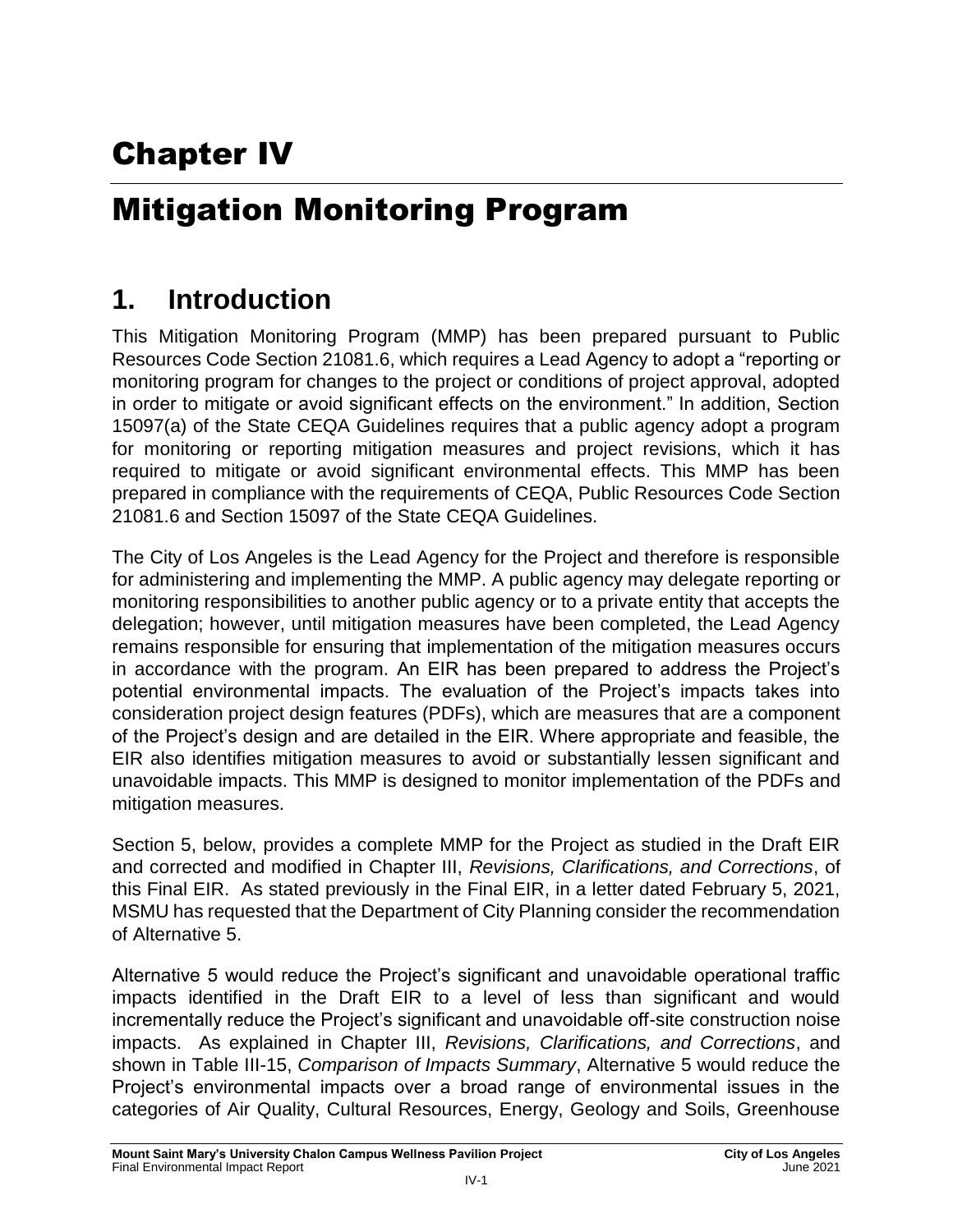Gas Emissions, Hydrology and Water Quality, Noise and Vibration, Public Services, Transportation and Traffic, Tribal Cultural Resources, and Utilities.

With respect to its PDFs and Mitigation Measures, Alternative 5 is consistent with the Project in every category apart from Transportation and Traffic, and would, if approved by the Lead Agency, incorporate the Project's MMP as provided in Section 6, below, other than with respect to Transportation and Traffic. Section 6, below, provides mitigation and monitoring program elements specific to Alternative 5's Transportation and Traffic PDFs and MMs.

Therefore, any reference to the "Project" (or project) below shall apply to both the Project and Alternative 5, unless otherwise noted.

## **2. Purpose**

It is the intent of the MMP to:

- 1. Verify compliance with the PDFs and mitigation measures identified in the EIR;
- 2. Provide a framework to document implementation of the identified PDFs and mitigation measures;
- 3. Provide a record of mitigation requirements;
- 4. Identify monitoring and enforcement agencies;
- 5. Establish and clarify administrative procedures for the clearance of PDFs and mitigation measures;
- 6. Establish the frequency and duration of monitoring; and
- 7. Utilize the existing agency review process whenever feasible.

## **3. Organization**

As shown on the following pages, each required project design feature and mitigation measure for the Project is listed and categorized by impact area, with an accompanying identification of the following:

- **Enforcement Agency**: The agency with the power to enforce the project design feature or mitigation measure;
- **Monitoring Agency**: The agency to which reports involving feasibility, compliance, implementation and development are made;
- **Monitoring Phase**: The phase of the Project during which the project design feature or mitigation measure shall be monitored;
- **Monitoring Frequency**: The frequency at which the project design feature or mitigation measure shall be monitored; and
- **Action Indicating Compliance**: The action(s) of which the Enforcement or Monitoring Agency indicates that compliance with the required project design feature or mitigation measure has been implemented.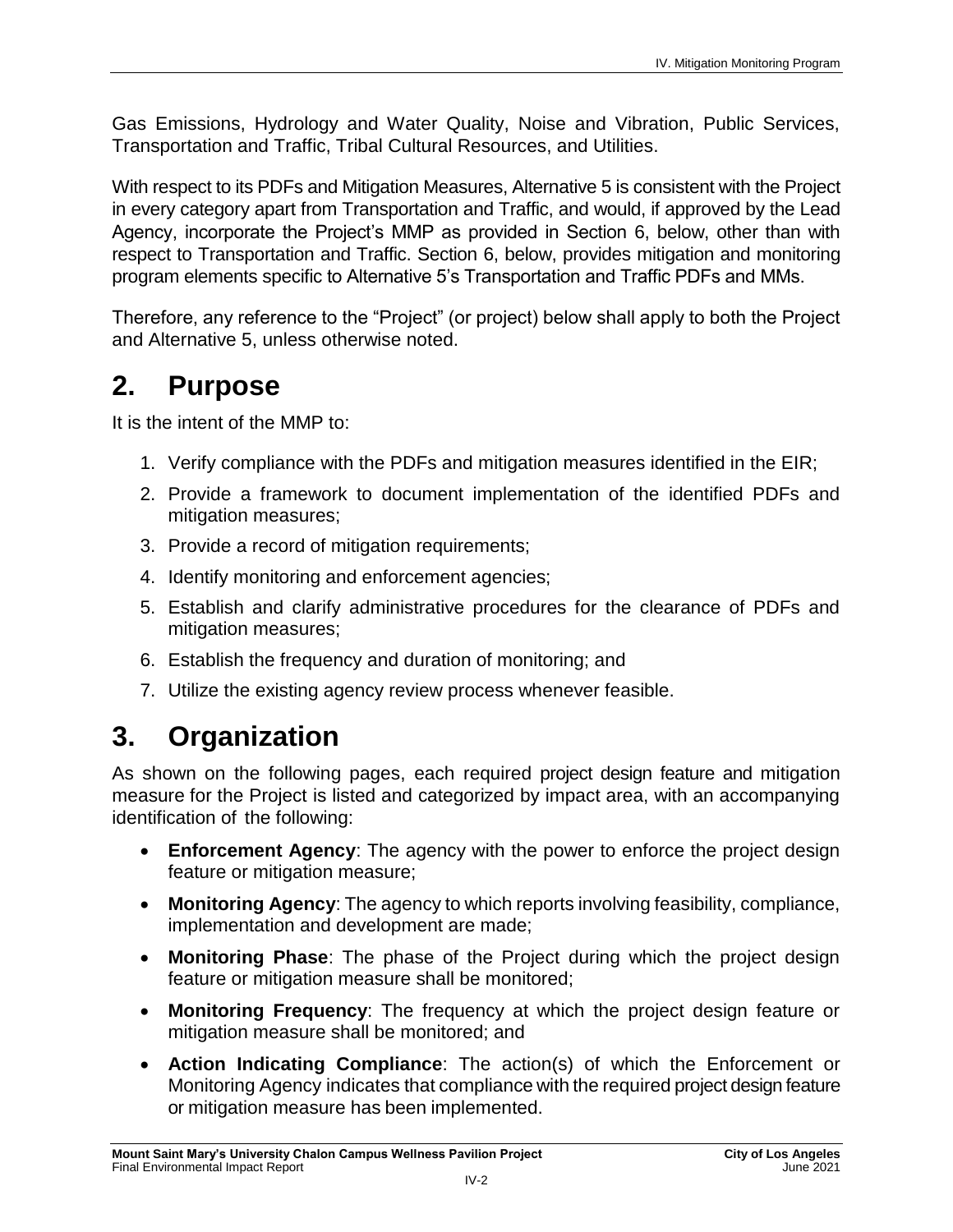## **4. Administrative Procedures and Enforcement**

This MMP shall be enforced throughout all phases of the Project. MSMU shall be responsible for implementing each PDF and mitigation measure and shall be obligated to provide certification, as identified below, to the appropriate monitoring and enforcement agencies that each PDF and MM has been implemented. MSMU shall maintain records demonstrating compliance with each PDF and mitigation measure. Such records shall be made available to the City upon request.

During the construction phase and prior to the issuance of building permits, MSMU shall retain an independent Construction Monitor (either via the City or through a third-party consultant), approved by the Department of City Planning, who shall be responsible for monitoring implementation of PDFs and mitigation measures during construction activities consistent with the monitoring phase and frequency set forth in this MMP.

The Construction Monitor shall also prepare documentation of MSMU's compliance with the PDFs and mitigation measures during construction every 90 days in a form satisfactory to the Department of City Planning. The documentation must be signed by MSMU and Construction Monitor and be included as part of MSMU's Report. The Construction Monitor shall be obligated to immediately report to the Enforcement Agency any non-compliance with the MMs and PDFs within two businesses days if MSMU does not correct the non-compliance within a reasonable time of notification to MSMU by the monitor or if the non-compliance is repeated. Such non-compliance shall be appropriately addressed by the Enforcement Agency.

## **5. Program Modification**

After review and approval of the final MMP by the Lead Agency, minor changes and modifications to the MMP are permitted, but can only be made subject to City approval. The Lead Agency, in conjunction with any appropriate agencies or departments, will determine the adequacy of any proposed change or modification. This flexibility is necessary in light of the nature of the MMP and the need to protect the environment. No changes will be permitted unless the MMP continues to satisfy the requirements of CEQA, as determined by the Lead Agency.

The Project shall be in substantial conformance with the PDFs and mitigation measures contained in this MMP. The enforcing departments or agencies may determine substantial conformance with PDFs and mitigation measures in the MMP in their reasonable discretion. If the department or agency cannot find substantial conformance, a PDF or mitigation measure may be modified or deleted as follows: the enforcing department or agency, or the decision maker for a subsequent discretionary project related approval finds that the modification or deletion complies with CEQA, including CEQA Guidelines Sections 15162 and 15164, which could include the preparation of an addendum or subsequent environmental clearance, if necessary, to analyze the impacts from the modifications to or deletion of the PDFs or mitigation measures. Any addendum or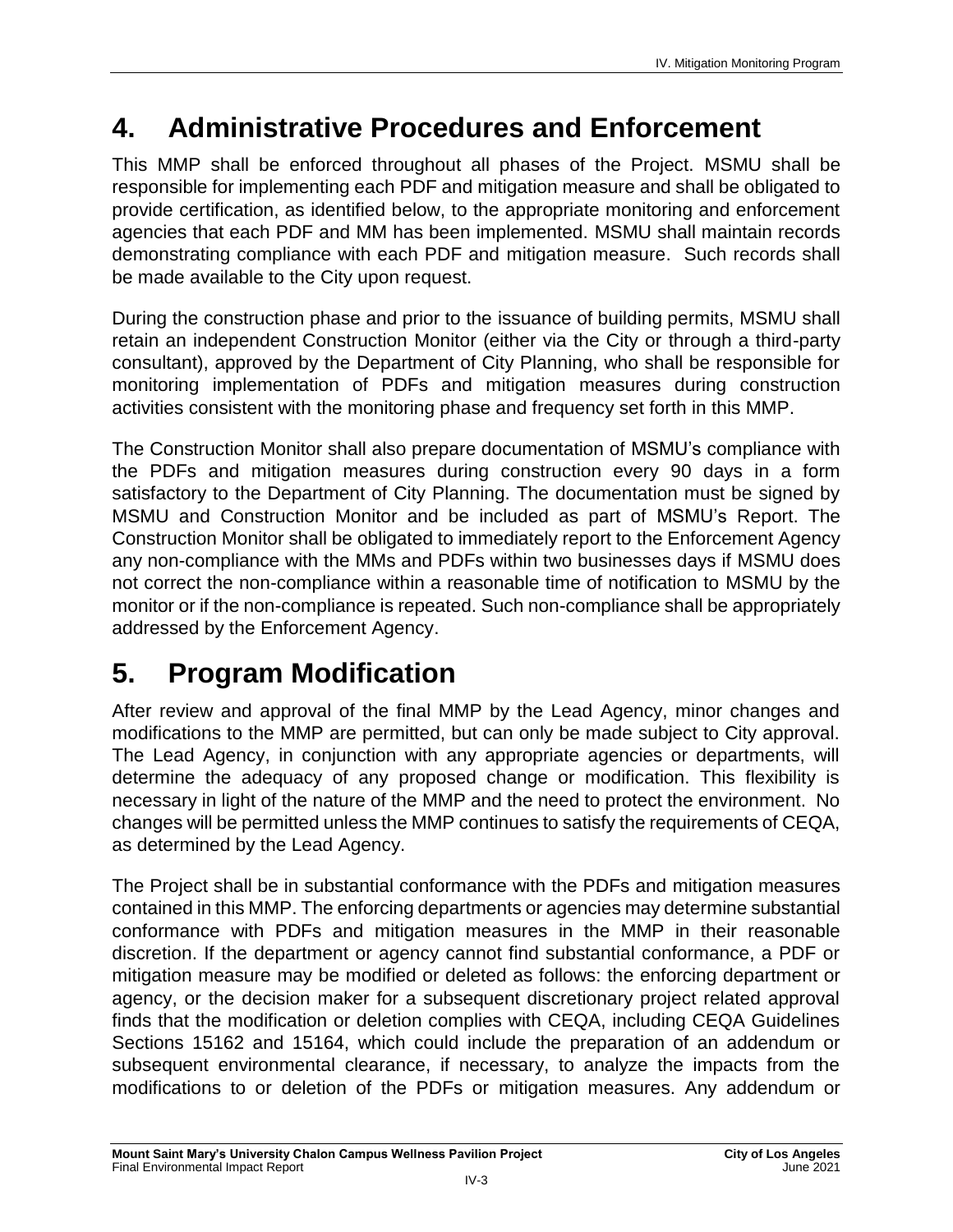subsequent CEQA clearance shall explain why the PDF or mitigation measure is no longer needed, not feasible, or the other basis for modifying or deleting the PDF or mitigation measure, and that the modification will not result in a new significant impact consistent with the requirements of CEQA. Under this process, the modification or deletion of a PDF or mitigation measure shall not, in and of itself, require a modification to any Project discretionary approval unless the Director of Planning also finds that the change to the PDF or mitigation measure results in a substantial change to the Project or the non-environmental conditions of approval.

## **6. Draft EIR Project – Mitigation Monitoring Program**

### **a) Aesthetics**

### (1) Project Design Features

**PDF-AES-1**: Outdoor lighting, including walkway security lighting, plaza lighting, and lighting for the parking areas, shall be designed and installed with shielding, such that the light source cannot be seen from residential properties in the area, or the off-site public right-of-way.

| <b>Enforcement Agency:</b>   | City of Los Angeles Department of City Planning; City<br>of Los Angeles Department of Building and Safety                                                                                                                     |
|------------------------------|-------------------------------------------------------------------------------------------------------------------------------------------------------------------------------------------------------------------------------|
| <b>Monitoring Agency:</b>    | City of Los Angeles Department of City Planning; City<br>of Los Angeles Department of Building and Safety                                                                                                                     |
| <b>Monitoring Phase:</b>     | Pre-construction; Pre-operation                                                                                                                                                                                               |
| <b>Monitoring Frequency:</b> | Periodic field inspections during construction; once at<br>Project plan check; once during field inspection                                                                                                                   |
|                              | Action Indicating Compliance: Plan check approval and issuance of applicable<br>building permit; compliance certification report by<br>Project contractor; field inspection sign-off; issuance of<br>Certificate of Occupancy |

**PDF-AES-2:** Glass used in building facades shall minimize glare (e.g., minimize the use of glass with mirror coatings). Consistent with applicable energy and building code requirements, including Section 140.3 of the California Energy Code as may be amended, glass with coatings required to meet the Energy Code requirements shall be permitted. Prior to issuance of a building permit, the City of Los Angeles Department of Building and Safety (LADBS) shall review the exterior building materials to confirm that they do not exceed the reflectivity of standard building materials, and would not cause significant glare impacts on motorists or nearby residential uses.

**Enforcement Agency:** City of Los Angeles Department of City Planning; City of Los Angeles Department of Building and Safety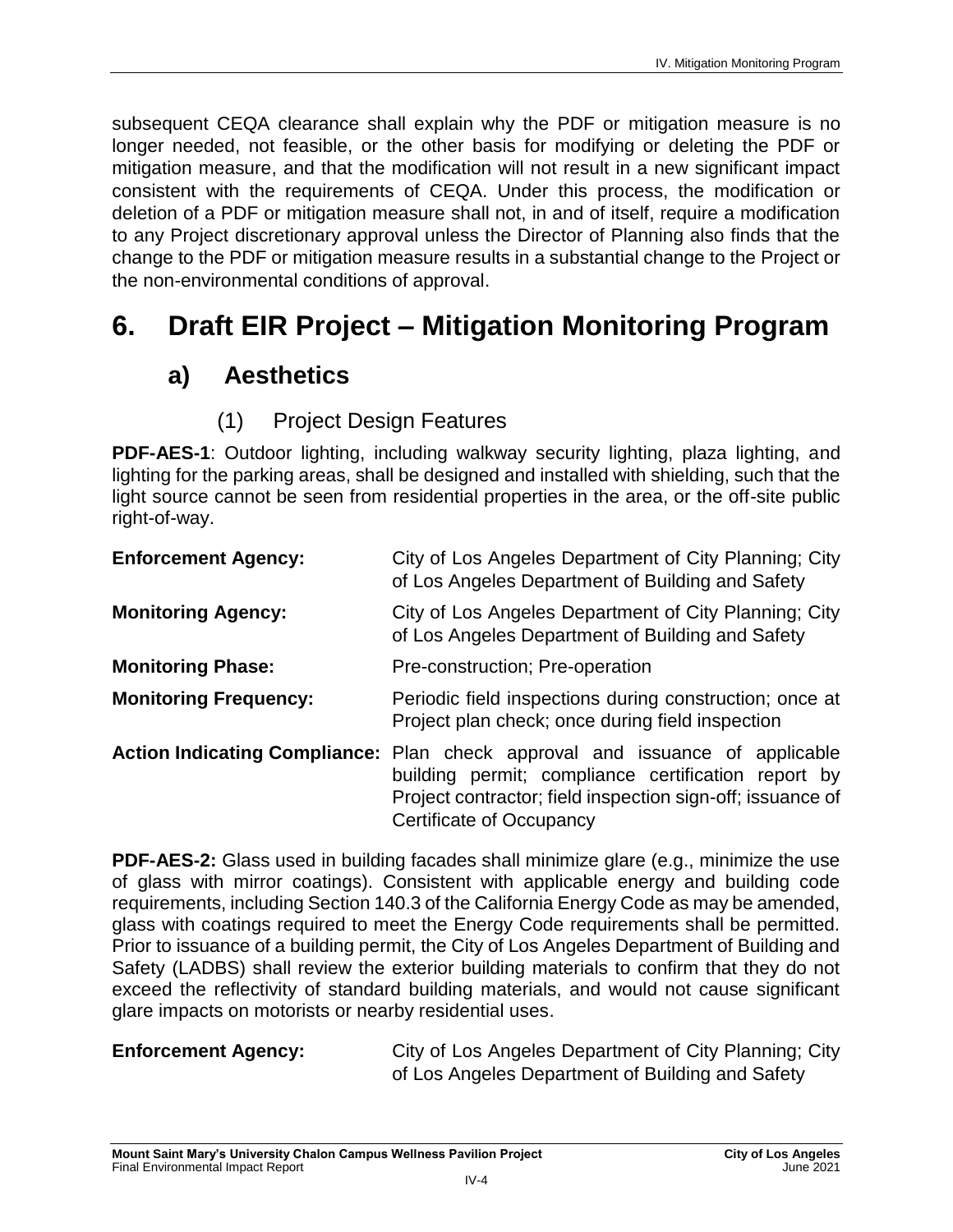**Monitoring Agency:** City of Los Angeles Department of City Planning; City of Los Angeles Department of Building and Safety **Monitoring Phase:** Pre-construction; Pre-operation **Monitoring Frequency:** Once at Project plan check; Once during field inspection **Action Indicating Compliance:** Plan check approval and issuance of applicable building permit; issuance of Certificate of Occupancy

### **b) Air Quality**

### (1) Project Design Features

**PDF AQ-1:** The Project shall comply with applicable CalGreen requirements regarding the number of EV Ready and EV Capable parking spaces. Plans shall indicate the proposed type and location(s) of EVSE and also include raceway method(s), wiring schematics and electrical calculations to verify that the electrical system has sufficient capacity to simultaneously charge all electric vehicles at all designated EV charging locations at their full rated amperage. Plan design shall be based upon Level 2 or greater EVSE at its maximum operating capacity. When the application of the CalGreen requirement results in a fractional space, round up to the next whole number. A label stating "EV CAPABLE" shall be posted in a conspicuous place at the service panel or subpanel and next to the raceway termination point.

| <b>Enforcement Agency:</b>   | City of Los Angeles Department of City Planning; City<br>of Los Angeles Department of Building and Safety                       |
|------------------------------|---------------------------------------------------------------------------------------------------------------------------------|
| <b>Monitoring Agency:</b>    | City of Los Angeles Department of City Planning; City<br>of Los Angeles Department of Building and Safety                       |
| <b>Monitoring Phase:</b>     | Pre-construction; Pre-operation                                                                                                 |
| <b>Monitoring Frequency:</b> | Once at Project plan check; once during<br>field<br>inspection                                                                  |
|                              | Action Indicating Compliance: Plan approval and issuance of applicable building<br>permit; issuance of Certificate of Occupancy |

**PDF AQ-2:** Natural light would be incorporated in the design of the main building spaces using large expanses of glass and skylights.

| <b>Enforcement Agency:</b> | City of Los Angeles Department of City Planning; City<br>of Los Angeles Department of Building and Safety |
|----------------------------|-----------------------------------------------------------------------------------------------------------|
| <b>Monitoring Agency:</b>  | City of Los Angeles Department of City Planning; City<br>of Los Angeles Department of Building and Safety |
| <b>Monitoring Phase:</b>   | Pre-construction; Pre-operation                                                                           |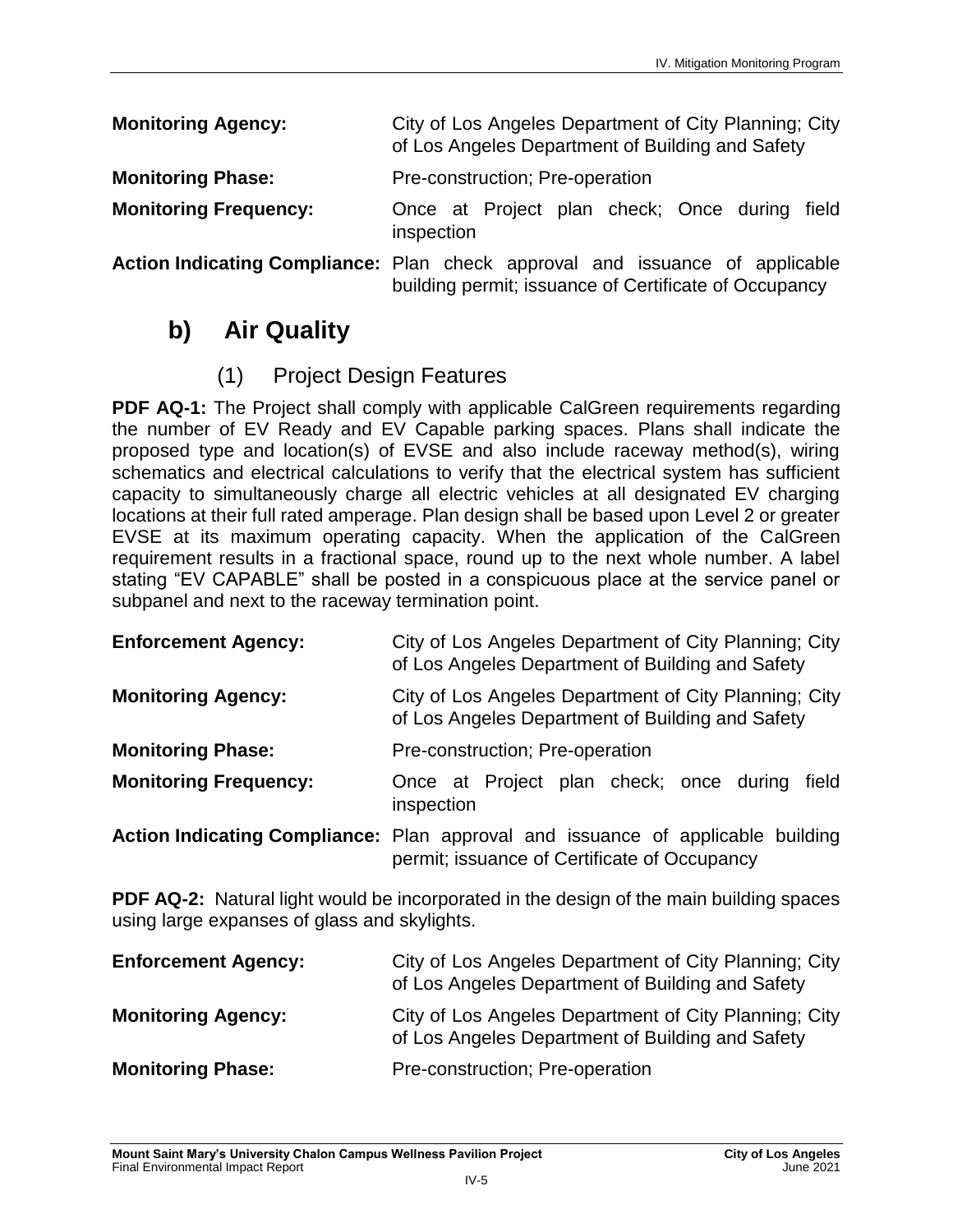| <b>Monitoring Frequency:</b>                                                           | inspection |  |  |                                              | Once at Project plan check; once during field |  |
|----------------------------------------------------------------------------------------|------------|--|--|----------------------------------------------|-----------------------------------------------|--|
| <b>Action Indicating Compliance:</b> Plan approval and issuance of applicable building |            |  |  | permit; issuance of Certificate of Occupancy |                                               |  |

**PDF AQ-3:** Installation of an interior light system that would be able to sense the amount of natural light available and automatically adjust the amount of artificial light needed.

| <b>Enforcement Agency:</b>   | City of Los Angeles Department of City Planning; City<br>of Los Angeles Department of Building and Safety                       |
|------------------------------|---------------------------------------------------------------------------------------------------------------------------------|
| <b>Monitoring Agency:</b>    | City of Los Angeles Department of City Planning; City<br>of Los Angeles Department of Building and Safety                       |
| <b>Monitoring Phase:</b>     | Pre-construction; Pre-operation                                                                                                 |
| <b>Monitoring Frequency:</b> | Once at Project plan check; once during<br>field<br>inspection                                                                  |
|                              | Action Indicating Compliance. Plan approval and issuance of applicable building<br>permit; issuance of Certificate of Occupancy |
|                              | <b>PDF AQ-4:</b> High efficiency, low-e insulated glass units would be used for the Project.                                    |
| <b>Enforcement Agency:</b>   | City of Los Angeles Department of City Planning; City<br>of Los Angeles Department of Building and Safety                       |
| <b>Monitoring Agency:</b>    | City of Los Angeles Department of City Planning; City<br>of Los Angeles Department of Building and Safety                       |
| <b>Monitoring Phase:</b>     | Pre-construction; Pre-operation                                                                                                 |
| <b>Monitoring Frequency:</b> | Once at Project plan check; once during<br>field<br>inspection                                                                  |
|                              | Action Indicating Compliance: Plan approval and issuance of applicable building<br>permit; Issuance of Certificate of Occupancy |

**PDF AQ-5:** The Project roof would be single-ply to reflect solar heat and reduce heat absorption into the building.

| <b>Enforcement Agency:</b>   | City of Los Angeles Department of Building and Safety                                                                           |
|------------------------------|---------------------------------------------------------------------------------------------------------------------------------|
| <b>Monitoring Agency:</b>    | City of Los Angeles Department of Building and Safety                                                                           |
| <b>Monitoring Phase:</b>     | <b>Pre-construction: Construction</b>                                                                                           |
| <b>Monitoring Frequency:</b> | Once at Project plan check; once during field inspection                                                                        |
|                              | Action Indicating Compliance: Plan approval and issuance of applicable building<br>permit; issuance of Certificate of Occupancy |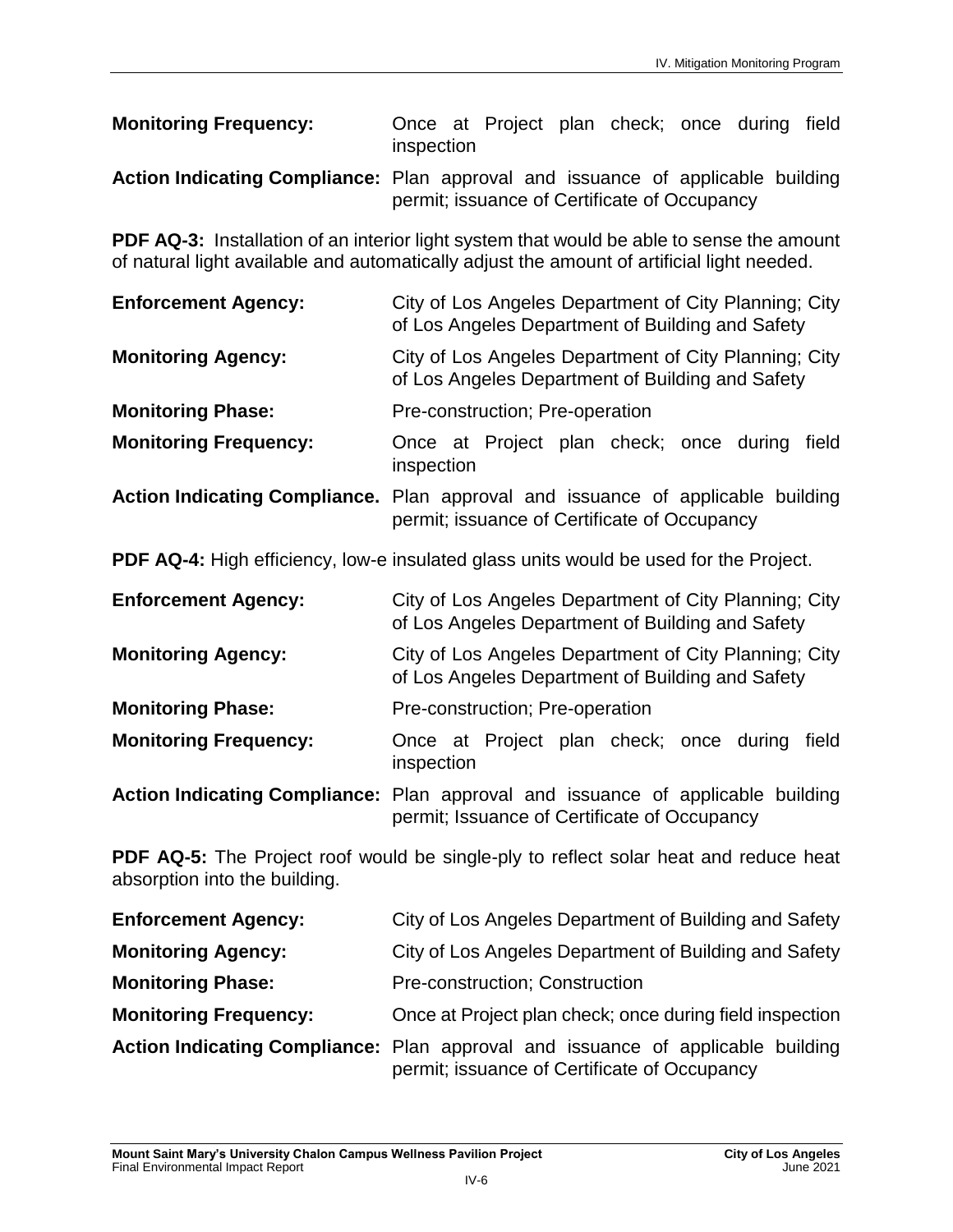**PDF AQ-6:** Water bottle filling stations would be provided in the proposed Wellness Pavilion, reducing waste from disposal of water bottles.

| <b>Enforcement Agency:</b>   | City of Los Angeles Department of Building and Safety                                                     |
|------------------------------|-----------------------------------------------------------------------------------------------------------|
| <b>Monitoring Agency:</b>    | City of Los Angeles Department of Building and Safety                                                     |
| <b>Monitoring Phase:</b>     | Pre-construction; Pre-operation                                                                           |
| <b>Monitoring Frequency:</b> | Once at Plan Check, periodic inspections during<br>occupancy                                              |
|                              | Action Indicating Compliance: Issuance of Certificate of Occupancy                                        |
|                              | <b>PDF AQ-7:</b> A minimum of 15 percent of the roof area would be solar ready.                           |
| <b>Enforcement Agency:</b>   | City of Los Angeles Department of City Planning; City<br>of Los Angeles Department of Building and Safety |
| <b>Monitoring Agency:</b>    | City of Los Angeles Department of City Planning; City<br>of Los Angeles Department of Building and Safety |
| <b>Monitoring Phase:</b>     | Pre-construction; Pre-operation                                                                           |
| <b>Monitoring Frequency:</b> | Once at Project plan check; Once during<br>field<br>inspection                                            |

**Action Indicating Compliance:** Plan approval and issuance of applicable building permit; Issuance of Certificate of Occupancy

**PDF AQ-8:** Where electricity from power poles is readily available, such electricity form power poles shall be used to power construction equipment during Project construction and/or solar power generators rather than temporary diesel- or gasoline-powered generators. In the event that electricity from power poles is not readily available during construction, solar-powered generators shall be used to power construction equipment during Project construction rather than temporary diesel or gasoline-powered generators. If electricity is not available from power poles or cannot be feasibly provided by solarpowered generators, then temporary diesel or gasoline-powered generators may be used to power construction equipment during Project construction.

| <b>Enforcement Agency:</b>   | City of Los Angeles Department of Building and Safety                                               |
|------------------------------|-----------------------------------------------------------------------------------------------------|
| <b>Monitoring Agency:</b>    | City of Los Angeles Department of Building and Safety                                               |
| <b>Monitoring Phase:</b>     | Construction                                                                                        |
| <b>Monitoring Frequency:</b> | Periodic field inspections during construction                                                      |
|                              | Action Indicating Compliance: Field inspection sign-off; Compliance report by Project<br>contractor |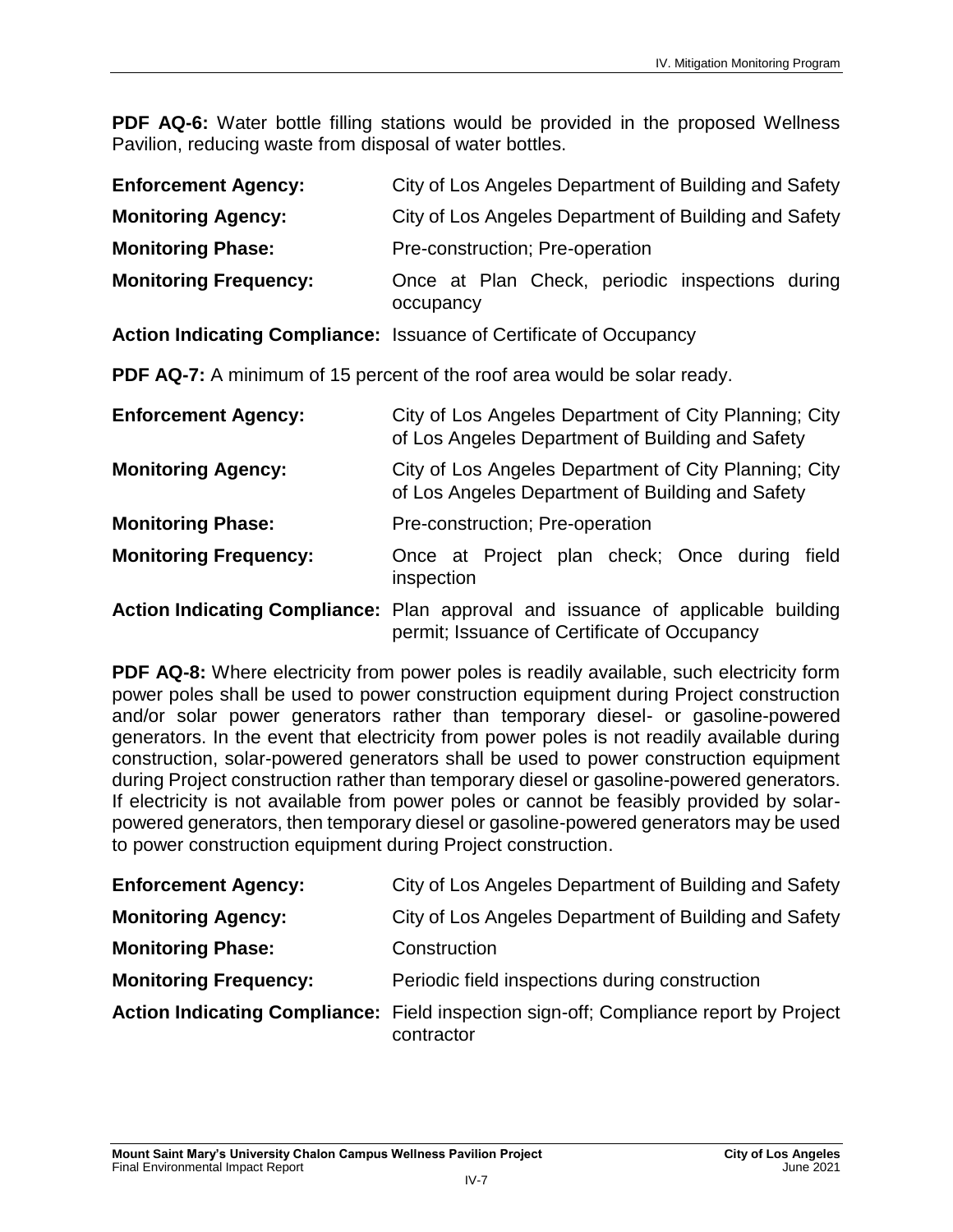### (2) Mitigation Measures

**MM AQ-1:** Mobile off-road construction equipment (wheeled and tracked) used during construction of the Project shall meet or exceed the Interim USEPA Tier 4 standards. A copy of each unit's certified tier specification or model year specification shall be available upon request at the time of mobilization of each applicable unit of equipment. The mitigation applies to off-road equipment and does not apply to on-road vehicles.

| <b>Enforcement Agency:</b>   | South Coast Air Quality Management District                                                         |
|------------------------------|-----------------------------------------------------------------------------------------------------|
| <b>Monitoring Agency:</b>    | City of Los Angeles Department of Building and Safety                                               |
| <b>Monitoring Phase:</b>     | <b>Pre-construction: Construction</b>                                                               |
| <b>Monitoring Frequency:</b> | Periodic field inspections during construction                                                      |
|                              | Action Indicating Compliance: Field inspection sign-off; compliance report by Project<br>contractor |

### **c) Biological Resources**

### (1) Project Design Features

**PDF BIO-1:** Prior to issuance of a grading permit, the Project Applicant shall coordinate with the City and replace any non-protected significant trees that are 8 inches or more in diameter at breast height (DBH), or cumulative trunk diameter if multi-trunked, that were removed during the Project construction period, at a 1:1 ratio with a minimum 24-inch box tree. Replacement trees should be planted on-site; however, if there is insufficient space, replacement trees can also be planted elsewhere on the Mount St. Mary's University Chalon Campus.

| <b>Enforcement Agency:</b>   | City of Los Angeles Department of Urban Forestry; City<br>of Los Angeles Department of Building and Safety |
|------------------------------|------------------------------------------------------------------------------------------------------------|
| <b>Monitoring Agency:</b>    | City of Los Angeles Department of Urban Forestry; City<br>of Los Angeles Department of Building and Safety |
| <b>Monitoring Phase:</b>     | <b>Pre-construction: Construction</b>                                                                      |
| <b>Monitoring Frequency:</b> | Once prior to Certificate of Occupancy                                                                     |
|                              | Action Indicating Compliance: Field inspection sign-off; compliance report by Project<br>contractor        |

### (2) Mitigation Measures

**MM BIO-1:** Prior to issuance of a grading permit, the Project Applicant shall demonstrate that the following requirements have been included in the Project construction plan:

1. Nesting activity typically occurs from February 15 to August 31 (January 15 to August 31 for raptors). Vegetation removal activities shall be scheduled outside the nesting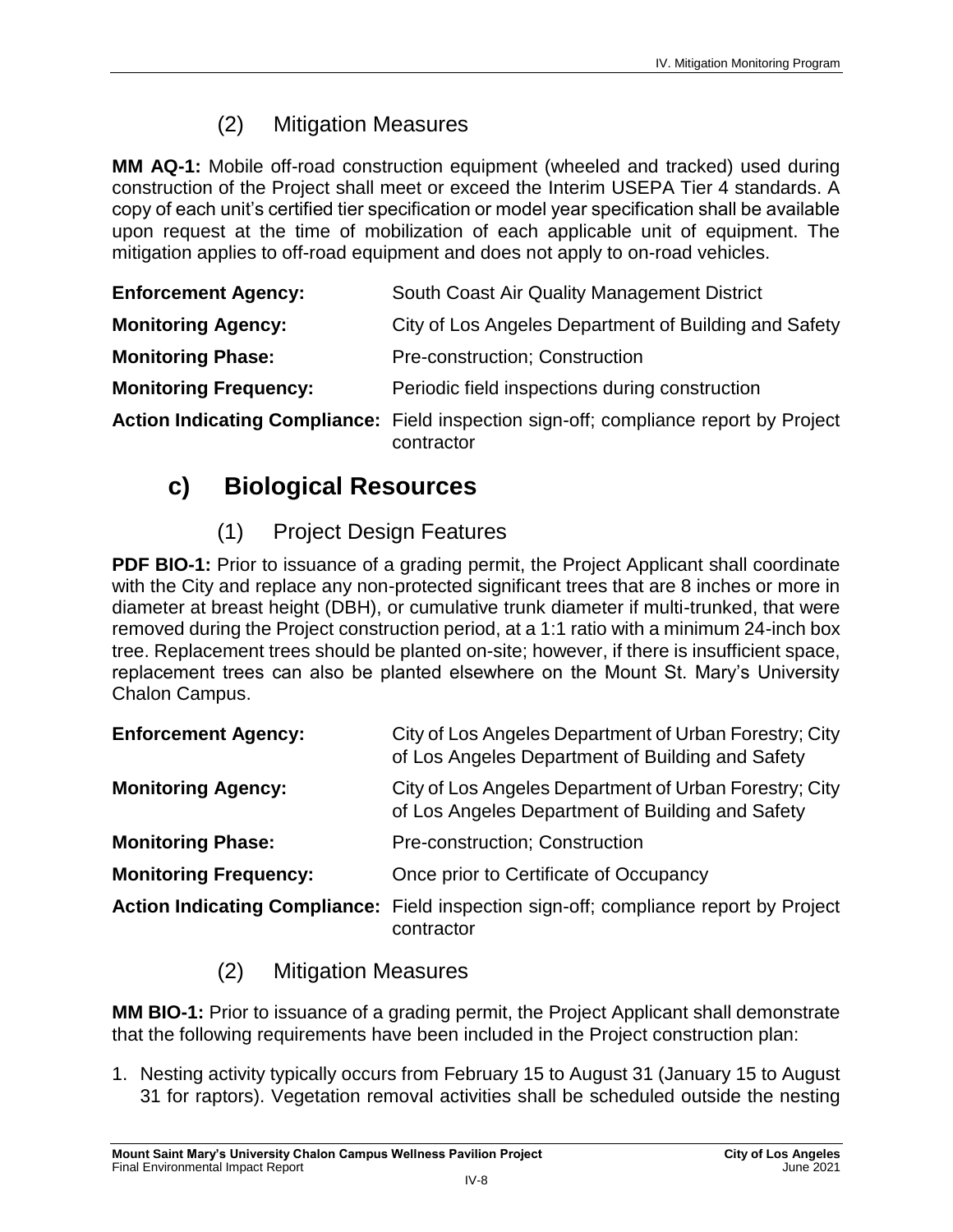season (September 1 to February 14 for songbirds; September 1 to January 14 for raptors) to avoid potential impacts to nesting birds. This includes vegetation removal associated with on-going fuel modification activities.

2. Any construction activities or fuel modification activities that occur during the nesting season (February 15 to August 31 for songbirds; January 15 to August 31 for raptors) shall require that all suitable habitat be thoroughly surveyed for the presence of nesting birds by a qualified biologist monitor (i.e., professional biologist with a minimum of two years of avian survey experience or equivalent) before commencement of clearing. If any active nests are detected, a buffer of at least 300 feet (500 feet for raptors), or as determined appropriate by the qualified biologist monitor, shall be delineated, flagged, and avoided until the nesting cycle is complete as determined by the qualified biologist monitor.

| <b>Enforcement Agency:</b>   | City of Los Angeles Department of Building and Safety                                                 |
|------------------------------|-------------------------------------------------------------------------------------------------------|
| <b>Monitoring Agency:</b>    | City of Los Angeles Department of Building and Safety                                                 |
| <b>Monitoring Phase:</b>     | Pre-construction                                                                                      |
| <b>Monitoring Frequency:</b> | Once, prior to issuing a Building Permit, periodic field<br>inspections during construction           |
|                              | Action Indicating Compliance: Field inspection sign-off; compliance report by qualified<br>consultant |

**MM BIO-2:** For preserved trees (e.g., trees to be avoided or that may potentially be encroached upon), the following protection measures shall be implemented during the construction of the Project:

#### Protective Fencing:

- Protective fencing not less than four feet in height shall be placed at the limits of the protective zone of a preserved tree located within 50 feet of the grading limits. Protective fencing shall be inspected by a qualified biologist prior to grading or ground disturbing activities, and shall be maintained in place until construction is completed.
- Fencing shall remain intact until a Tree Expert (as defined in LAMC Section 17.02) and/or the City's arborist verifies that it can be removed.

#### Grading Restrictions Near Trees:

• The grade shall not be lowered or raised within the protective zone of a preserved tree without the approval from the City's Department of Urban Forestry. A Tree Expert (as defined in LAMC Section 17.02) shall supervise all excavation or grading approved within the protective zone.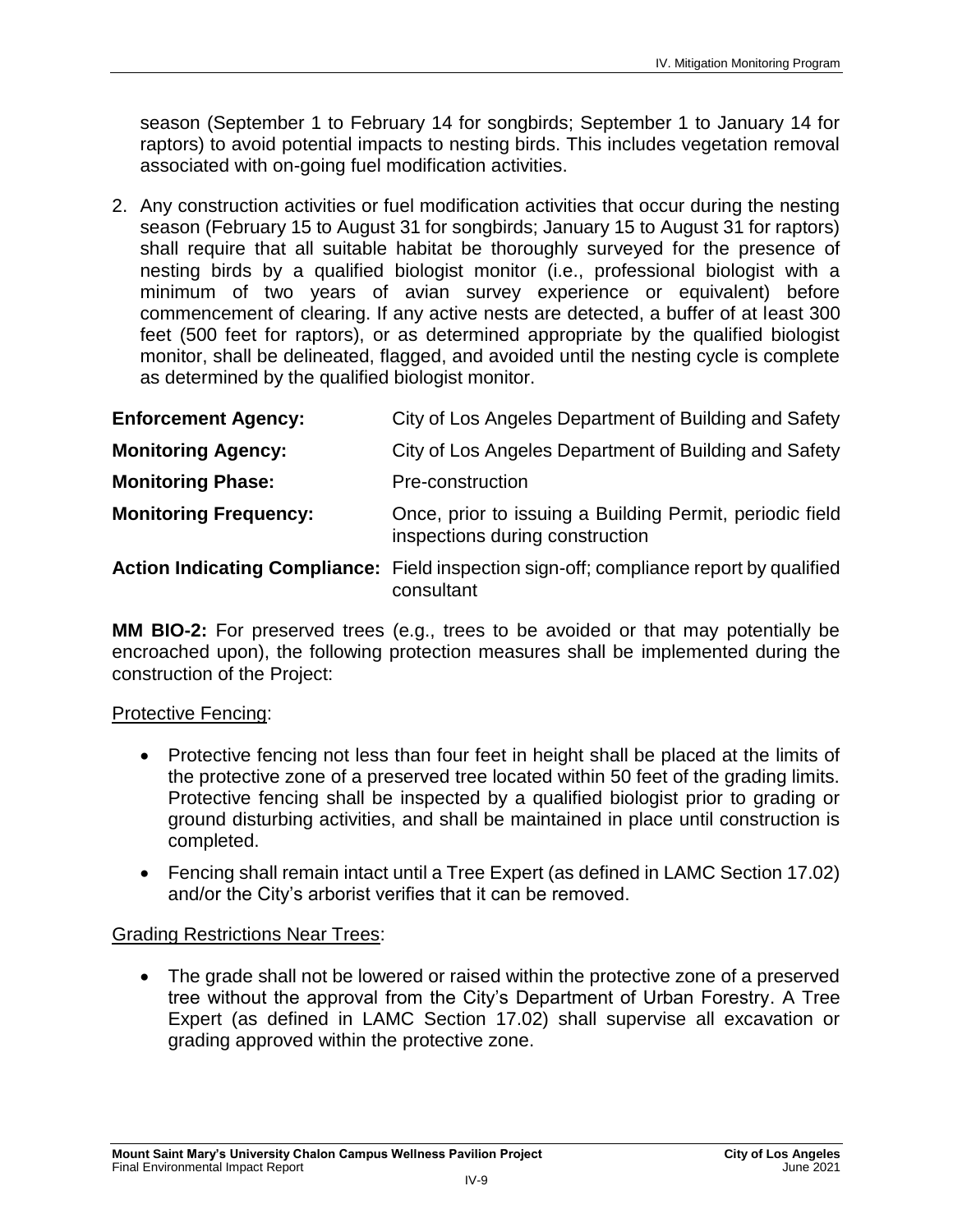#### Trenching and Excavation:

- Trenching, excavation, or clearance of vegetation within the protective zone of a preserved tree shall be accomplished by the use of hand tools or small hand-held power tools, and shall be monitored by a Tree Expert (as defined in Section 17.02). If major roots are encountered during grading activities (including trenching, excavation, and other related ground disturbance activities), a qualified arborist (i.e., ISA certified arborist) shall be notified to provide recommendations for pruning or avoidance measures. Any major roots encountered shall be conserved and treated as recommended by the Tree Expert (as defined in LAMC Section 17.02).
- Utility trenches shall be routed outside the protective zone of a preserved tree as determined by the City's Department of Urban Forestry.

#### Equipment Storage:

- No storage of equipment, supplies, vehicles, or debris shall be allowed within the protective zone of a preserved tree to avoid soil compaction.
- No dumping of construction wastewater, paint, stucco, concrete, or any other clean-up waste shall occur within the protective zone of a preserved tree.
- No temporary structures shall be placed within the protective zone of any preserved trees.

#### Frequency of Watering Around Oak Trees:

- Irrigation water shall not reach within 15 feet of any oak trunk.
- Neither grass nor any other ground cover shall be planted under the canopy of oak trees.

#### Pruning:

- Pruning of preserved trees shall comply with the National Arborist Association guidelines; in no case shall more than 20 percent of a preserved tree canopy be removed. As determined to be necessary by a certified arborist, after pruning, installation of support cables to prevent future main crotch failures are required.
- Branches that could be injured by vehicles or that interfere with construction shall be pruned to the satisfaction of a certified arborist.

| <b>Enforcement Agency:</b> | City of Los Angeles Department of Urban Forestry; City<br>of Los Angeles Department of Building and Safety |
|----------------------------|------------------------------------------------------------------------------------------------------------|
| <b>Monitoring Agency:</b>  | City of Los Angeles Department of Urban Forestry; City<br>of Los Angeles Department of Building and Safety |
| <b>Monitoring Phase:</b>   | Construction                                                                                               |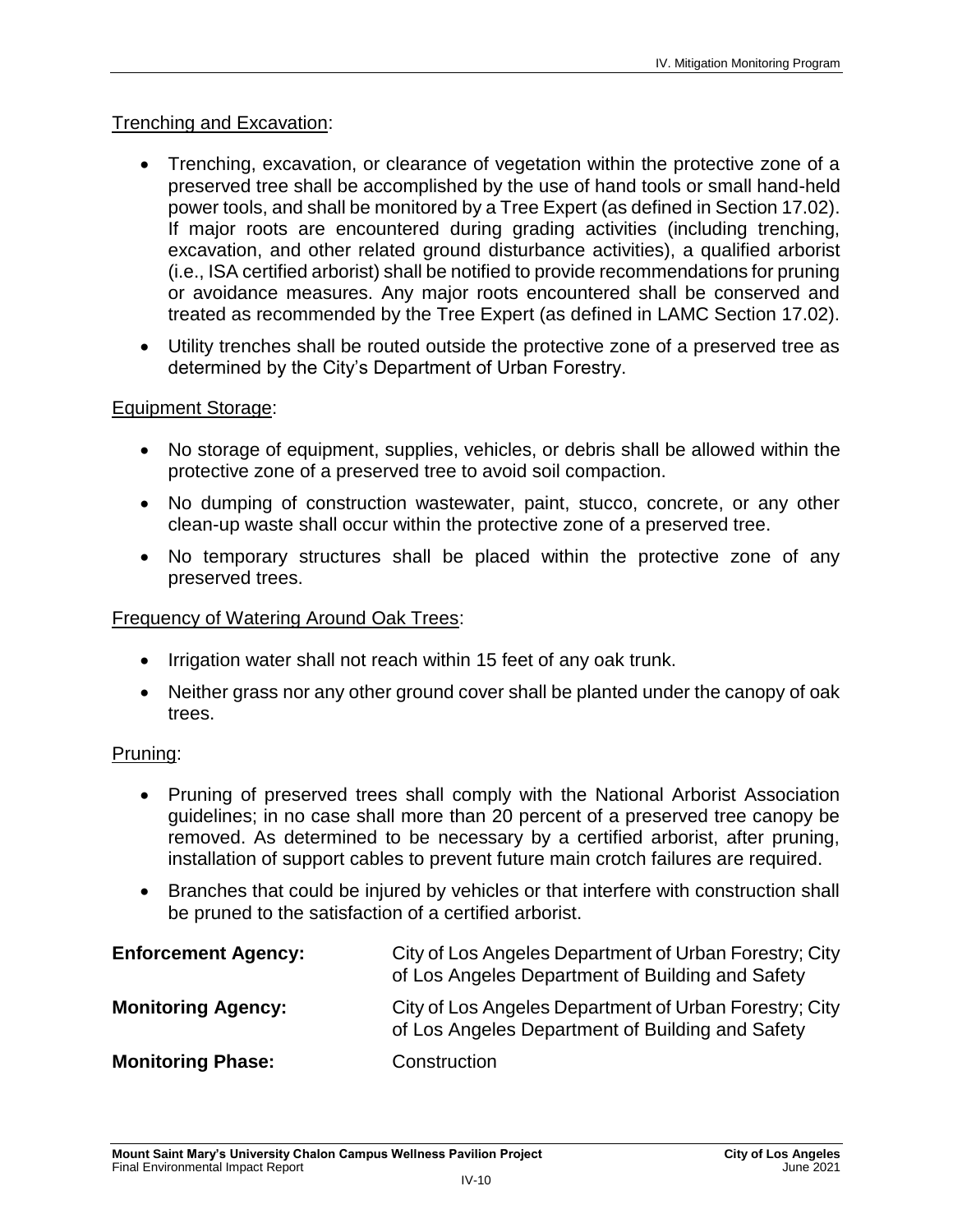| <b>Monitoring Frequency:</b> | Once, prior to issuing a Building Permit, periodic field |
|------------------------------|----------------------------------------------------------|
|                              | inspections during construction                          |

**Action Indicating Compliance:** Field inspection sign-off; compliance report by qualified consultant/certified arborist

**MM BIO-3:** A Tree Expert (as defined in LAMC Section 17.02) shall be present for on-site construction and grading activities occurring within 10 feet of the protected zone of all preserved trees. If any major roots larger than 1 inch in diameter are encountered during construction activities, the qualified arborist (i.e., ISA certified arborist) shall be notified to provide recommendations to avoid damaging roots, so that the health of the tree will not be compromised.

| <b>Enforcement Agency:</b>   | City of Los Angeles Department of Urban Forestry; City<br>of Los Angeles Department of Building and Safety |
|------------------------------|------------------------------------------------------------------------------------------------------------|
| <b>Monitoring Agency:</b>    | City of Los Angeles Department of Urban Forestry; City<br>of Los Angeles Department of Building and Safety |
| <b>Monitoring Phase:</b>     | Construction                                                                                               |
| <b>Monitoring Frequency:</b> | Periodic during construction per recommendations of<br>consultant                                          |
|                              | Action Indicating Compliance: Field inspection sign-off; compliance report by qualified<br>consultant      |

**MM BIO-4:** Post-Construction Monitoring and Reporting - After three years following the completion of Project construction a Tree Expert (as defined in LAMC Section 17.02) shall assess the health and overall condition of all preserved trees that have been encroached upon by the Project. The condition of the trees shall be compared with the data provided in this report to determine if the Project may have had a negative effect on the health or physical structure of the tree. A monitoring report shall be prepared by a Tree Expert (as defined in LAMC Section 17.02) and submitted to the City's Urban Forester within one-month following the completion of the post-construction monitoring. If any of the preserved trees die within three years as a consequence of construction, they shall also be replaced at a 1:1 replacement ratio for non-protected trees and a 2:1 replacement ratio for protected trees.

| <b>Enforcement Agency:</b>   | City of Los Angeles Department of Urban Forestry; City<br>of Los Angeles Department of Building and Safety |
|------------------------------|------------------------------------------------------------------------------------------------------------|
| <b>Monitoring Agency:</b>    | City of Los Angeles Department of Urban Forestry; City<br>of Los Angeles Department of Building and Safety |
| <b>Monitoring Phase:</b>     | Post-construction                                                                                          |
| <b>Monitoring Frequency:</b> | Once, three years subsequent to completion of<br>construction                                              |
|                              | Action Indicating Compliance: Field inspection sign-off; compliance report by qualified<br>consultant      |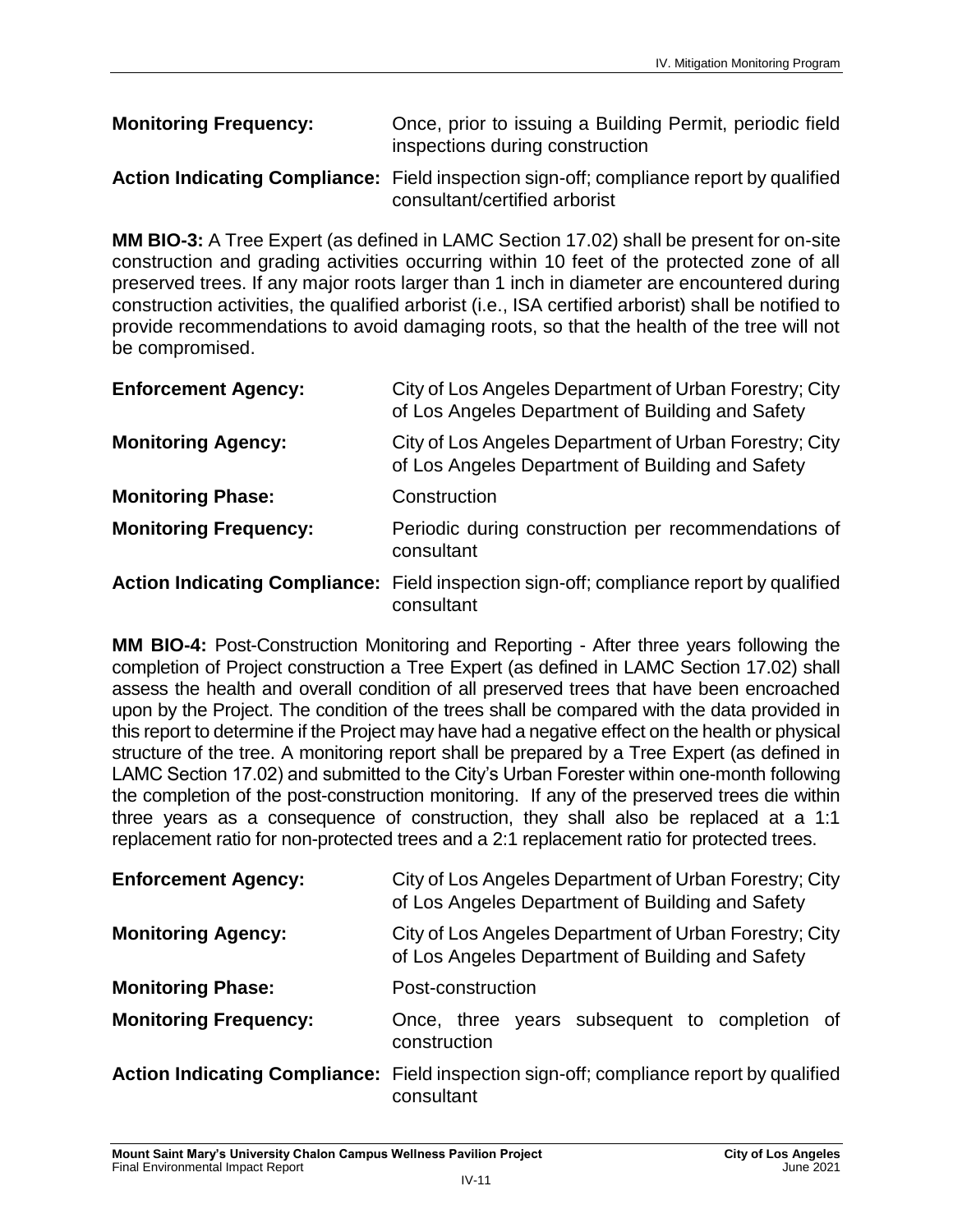## **d) Cultural Resources**

### (1) Mitigation Measures

**MM APR-1:** In the event that historic or prehistoric archaeological resources (e.g., bottles, foundations, refuse dumps, Native American artifacts or features, etc.) are unearthed during ground-disturbing activities associated with construction of the Project, the Applicant shall halt or redirect ground-disturbing activities away from the vicinity of the find so that the find can be evaluated by a Qualified Archaeologist. A Qualified Archaeologist is an individual who meets the Secretary of the Interior's Professional Qualifications Standards for an Archaeologist. An appropriate buffer area shall be established by the Qualified Archaeologist around the find where construction activities shall not be allowed to continue. Work shall be allowed to continue outside of the buffer area. All archaeological resources unearthed by Project construction activities shall be evaluated by a Qualified Archaeologist. If a resource is determined by the Qualified Archaeologist to constitute a "historical resource" pursuant to CEQA Guidelines Section 15064.5(a) or a "unique archaeological resource" pursuant to Public Resources Code Section 21083.2(g), the Qualified Archaeologist shall coordinate with the Applicant and the City to develop a formal treatment plan that would serve to reduce impacts to the resources. The treatment plan established for the resources shall be in accordance with CEQA Guidelines Section 15064.5(f) for historical resources and Public Resources Code Sections 21083.2(b) for unique archaeological resources. Preservation in place (i.e., avoidance) is the preferred manner of treatment. If preservation in place is not feasible, treatment may include implementation of archaeological data recovery excavations to remove the resource along with subsequent laboratory processing and analysis. Any archaeological material collected shall be curated at a public, non-profit institution with a research interest in the materials, such as the Natural History Museum of Los Angeles County or the Fowler Museum, if such an institution agrees to accept the material. If no institution accepts the archaeological material, they shall be donated to a local school or historical society in the area for educational purposes. The Qualified Archaeologist, in consultation with the City and Applicant, shall determine the need for archaeological construction monitoring in the vicinity of the find thereafter.

The Qualified Archaeologist shall prepare a final report and appropriate California Department of Parks and Recreation Site Forms at the conclusion of treatment and/or the any follow-up archaeological construction monitoring. The report shall include a description of resources unearthed, if any, treatment of the resources, results of the artifact processing, analysis, and research, and evaluation of the resources with respect to the California Register of Historical Resources and CEQA. The report and the Site Forms shall be submitted by the Applicant to the City, the South Central Coastal Information Center, and representatives of other appropriate or concerned agencies.

| <b>Enforcement Agency:</b> | City of Los Angeles Department of City Planning                                                           |
|----------------------------|-----------------------------------------------------------------------------------------------------------|
| <b>Monitoring Agency:</b>  | City of Los Angeles Department of City Planning: City<br>of Los Angeles Department of Building and Safety |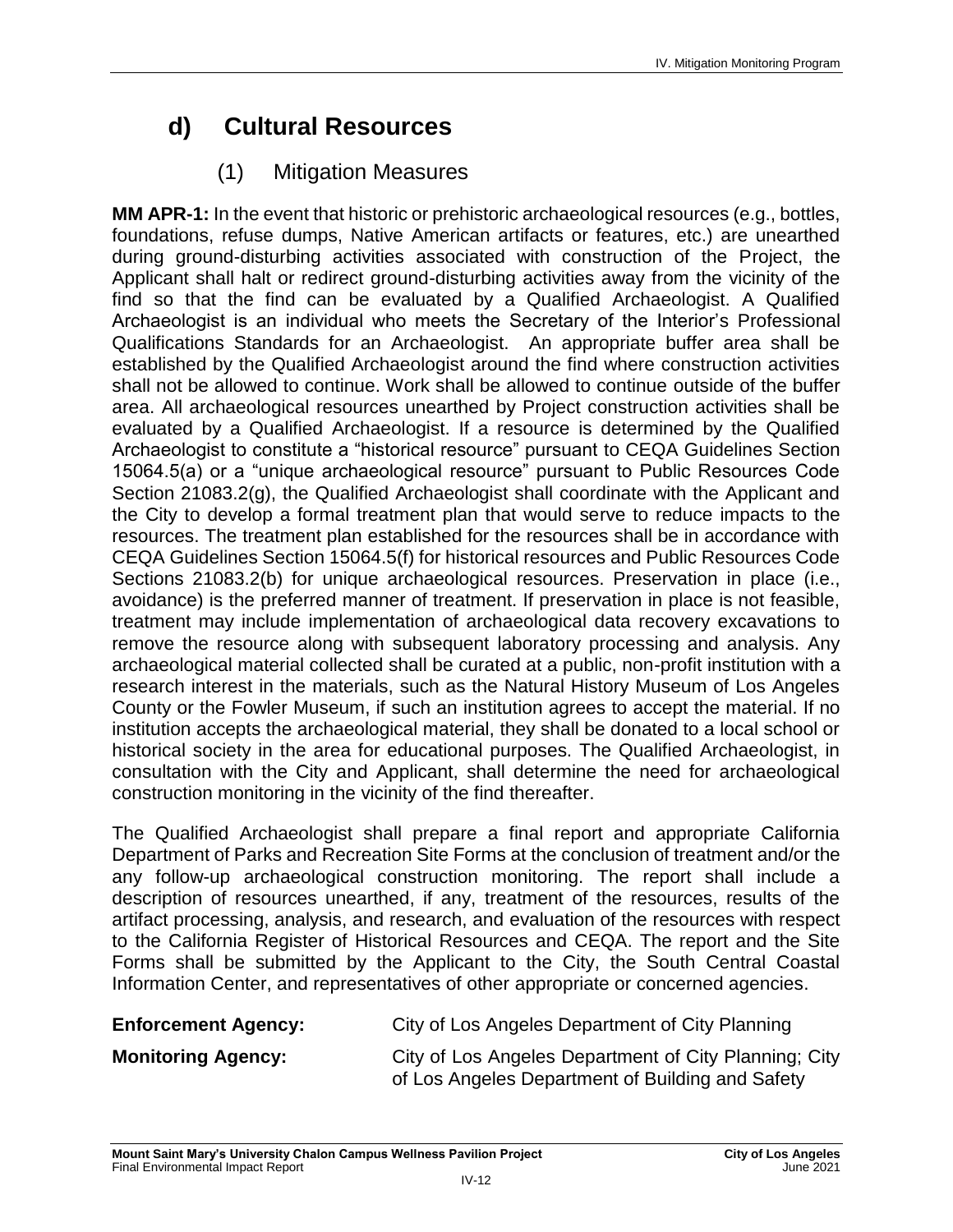**Monitoring Phase: Construction** 

**Monitoring Frequency:** Periodic per recommendations of archeologist

**Action Indicating Compliance:** Compliance report by qualified archaeologist

### **e) Geology and Soils**

(1) Project Design Features

**PDF-GS-1:** A qualified geotechnical engineer (e.g., a Certified Engineering Geologist or a Geotechnical Engineer as licensed by the State of California Board for Professional Engineers, Land Surveyors, and Geologists) shall be retained by the Applicant and be present on the Project Site during excavation, grading, and general site preparation activities to monitor the implementation of the recommendations specified in the Final Geotechnical Report, map geologic conditions during grading, and test all grading and earthwork.

| <b>Enforcement Agency:</b>   | City of Los Angeles Department of Building and Safety |
|------------------------------|-------------------------------------------------------|
| <b>Monitoring Agency:</b>    | City of Los Angeles Department of Building and Safety |
| <b>Monitoring Phase:</b>     | Construction                                          |
| <b>Monitoring Frequency:</b> | Periodic field inspections                            |

**Action Indicating Compliance:** Compliance certificate report by qualified consultant

### **f) Hydrology and Water Quality**

(1) Project Design Features

**PDF-H/WQ-1:** An underground stormwater drain system shall be installed along the edges of the Project Site to collect and divert any uncontrolled sheet flow that would enter the Campus's east- and west-facing natural slopes.

| <b>Enforcement Agency:</b>   | City of Los Angeles Department of Building and Safety                                                                                                                                                                                |
|------------------------------|--------------------------------------------------------------------------------------------------------------------------------------------------------------------------------------------------------------------------------------|
| <b>Monitoring Agency:</b>    | City of Los Angeles Department of Building and Safety                                                                                                                                                                                |
| <b>Monitoring Phase:</b>     | Pre-construction; Post-construction                                                                                                                                                                                                  |
| <b>Monitoring Frequency:</b> | Periodic field inspections during construction; once at<br>Project plan check; once during field inspection                                                                                                                          |
|                              | Action Indicating Compliance: Plan check approval and issuance of applicable<br>building permit; compliance certification report by<br>Project contractor; field inspection sign-off; issuance of<br><b>Certificate of Occupancy</b> |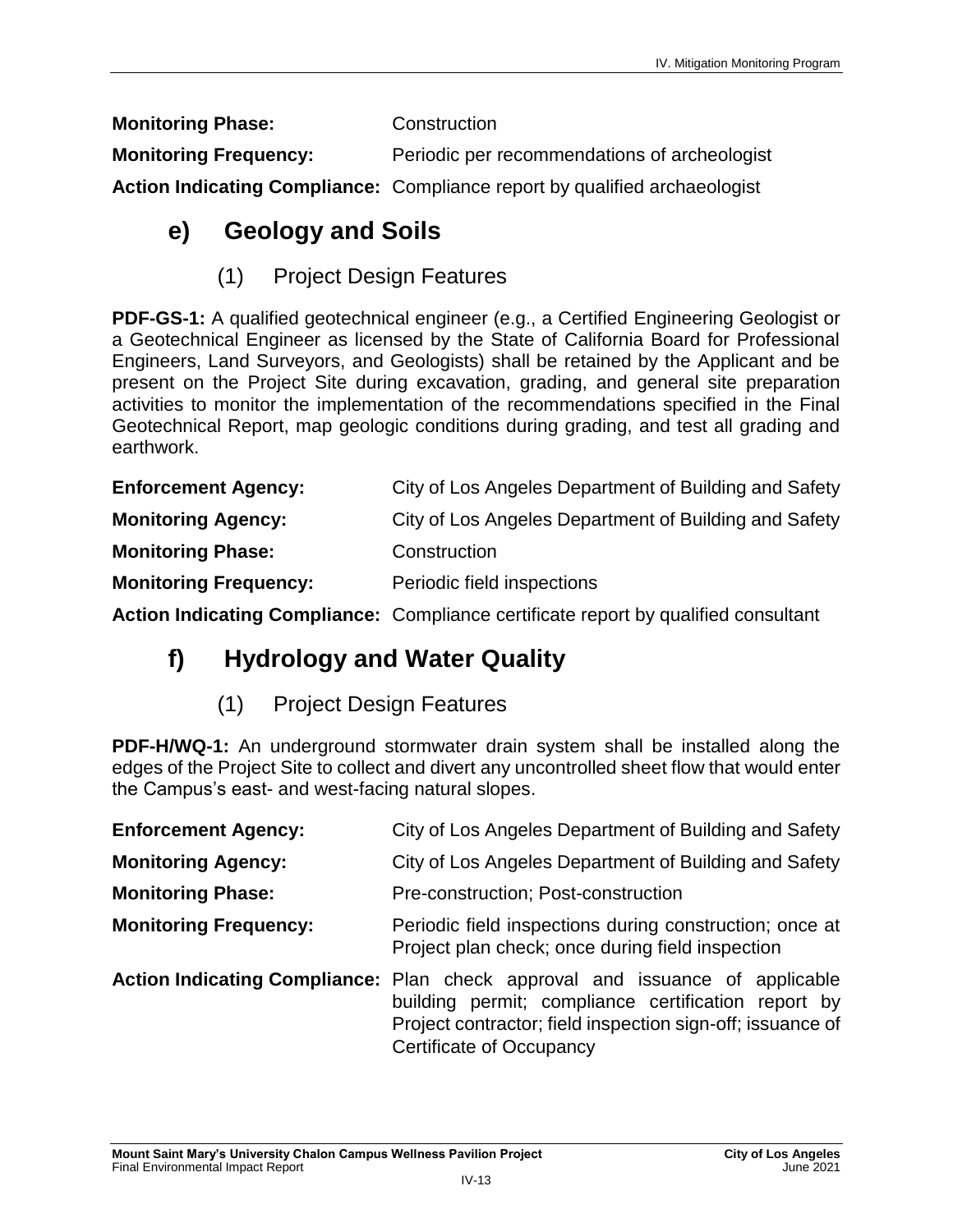### **g) Noise**

### (1) Mitigation Measures

**MM-NOISE-1:** On-site power construction equipment (including combustion engines), fixed or mobile, shall be equipped with noise shielding and muffling devices achieving a 10 dBA noise level reduction from standard equipment noise emissions. All equipment shall be properly maintained in compliance with manufacturers' standards.

| <b>Enforcement Agency:</b>   | City of Los Angeles Department of Building and Safety;<br>City of Los Angeles Department of City Planning |
|------------------------------|-----------------------------------------------------------------------------------------------------------|
| <b>Monitoring Agency:</b>    | City of Los Angeles Department of Building and Safety;<br>City of Los Angeles Department of City Planning |
| <b>Monitoring Phase:</b>     | Pre-construction; Construction                                                                            |
| <b>Monitoring Frequency:</b> | Periodic field inspections                                                                                |

**Action Indicating Compliance:** Compliance certificate report by qualified consultant

**MM-NOISE-2:** All on-road heavy-duty construction vehicles used during the demolition, concrete pouring, and asphalt paving phases of construction shall be equipped with properly operating and maintained noise mufflers that achieve a minimum 10 dBA noise level reduction, based on the manufacturer's specifications for noise reduction performance.

| <b>Enforcement Agency:</b>   | City of Los Angeles Department of Building and Safety;<br>City of Los Angeles Department of City Planning |
|------------------------------|-----------------------------------------------------------------------------------------------------------|
| <b>Monitoring Agency:</b>    | City of Los Angeles Department of Building and Safety                                                     |
| <b>Monitoring Phase:</b>     | <b>Pre-construction: Construction</b>                                                                     |
| <b>Monitoring Frequency:</b> | Ongoing during construction                                                                               |

**Action Indicating Compliance:** Compliance certificate report by qualified consultant

## **h) Transportation and Traffic**

(1) Project Design Features

**PDF-TRAF-1:** Construction Traffic Management Plan. MSMU shall prepare a detailed Construction Traffic Management Plan, including street closure information, detour plans, haul routes, and staging plans as necessary and satisfactory to LADOT. The Construction Traffic Management Plan shall be based on the nature and timing of the specific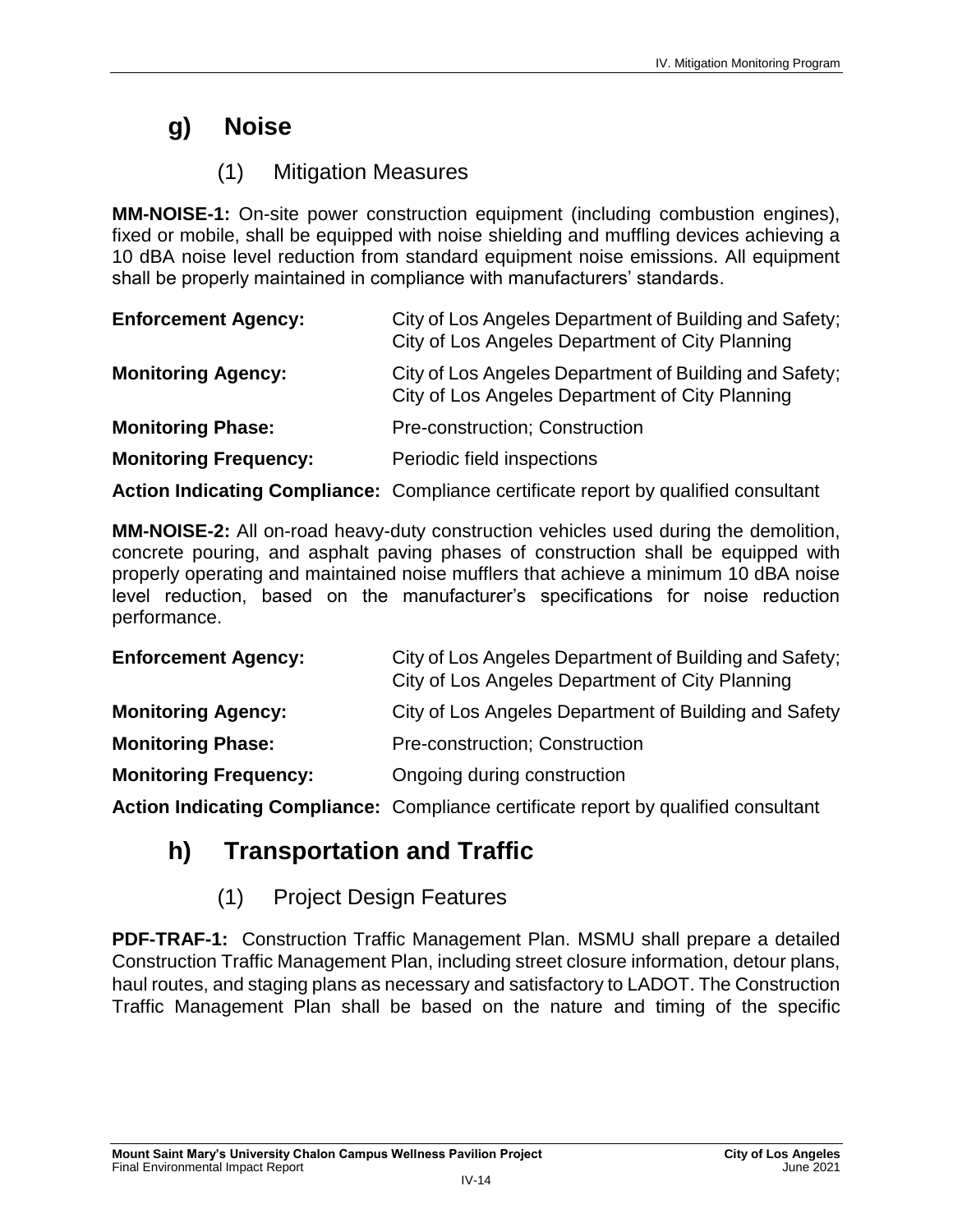construction activities and other projects in the vicinity of the Project Site, and shall include the following elements as appropriate:

- Appropriate temporary traffic controls (signs and temporary signals) shall be installed along the public rights-of-way during all construction activities to ensure pedestrian and vehicular safety during construction.
- Scheduling construction activities to reduce the effect on traffic flow on arterial streets. During peak haul traffic, if off-site staging is required, trucks would be radioed in from an off-site staging area to avoiding queuing along adjacent street.
- Schedule construction-related deliveries, other than concrete and earthworkrelated deliveries, between the hours of 7:00 AM and 3:00 PM to avoid the PM Peak hour as identified in the Project's Traffic Study and to reduce the potential of trucks waiting to load or unload for protracted periods of time. This restriction shall not apply to trucks being used for the concrete pour that cannot feasibly be finished before 3:00 PM.
- Maintain access for surrounding residential uses in proximity to the Project Site during Project construction.
- Identify designated transport routes for haul trucks and heavy trucks to be used over the duration of the Project. Develop a plan for staging trucks prior to arriving at the Site.
- Coordinate with the City and emergency service providers to ensure adequate access is maintained to the Project Site and neighboring residences at all times.
- In the event of temporary lane closures, a worksite traffic control plan, approved by LADOT, should be implemented to route vehicular traffic or pedestrians around any such closures.
- Unrestricted access for school buses shall be maintained on street rights-of-way during construction.
- Project contractors shall maintain ongoing communication with school administrators at affected schools along the haul route including Archer School for Girls, Brentwood School, and St Martin of Tours School, providing sufficient notice to forewarn students and parents/guardians when existing pedestrian and vehicle routes to school may be impacted.
- Barriers and/or fencing shall be installed around construction sites to secure construction equipment and the Site and to prevent trespassing, vandalism, and attracting nuisances.
- Temporary haul truck staging will not be permitted on local hillside streets.
- Truck loading/unloading will occur on the MSMU Campus, not on local hillside streets.
- Safe truck driving practices, including low gear, not passing another vehicle, deployment of optional 4th axle, if available, shall be required.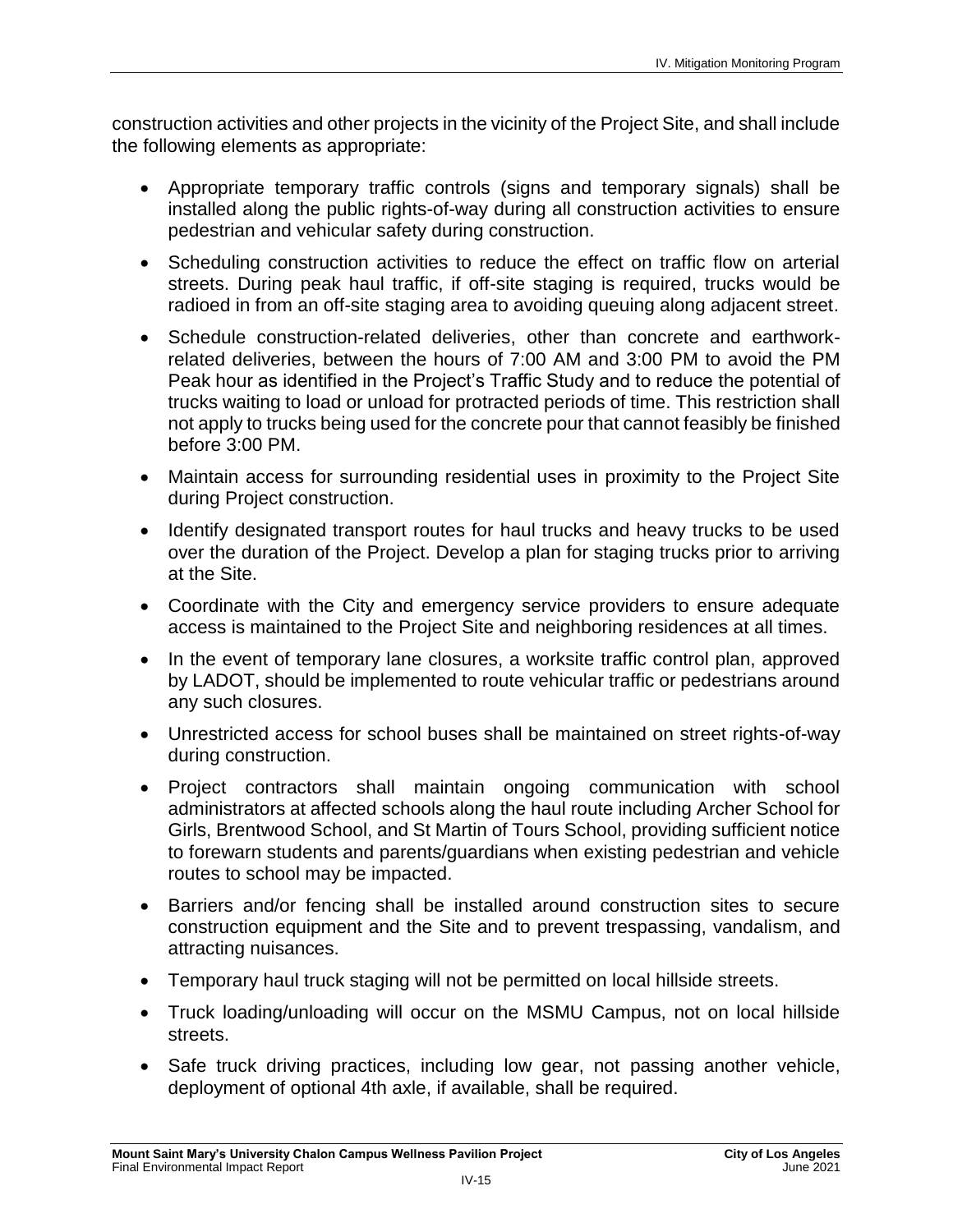During construction, MSMU shall clearly post a hotline in several areas around the Campus, including along the construction fence and at the entrance to the Campus, to enable the public to call and report non-compliance with the Construction Traffic Management Plan.

| <b>Enforcement Agency:</b>   | City of Los Angeles Department of Transportation; City<br>of Los Angeles Department of City Planning                                                                                                                                                                                 |
|------------------------------|--------------------------------------------------------------------------------------------------------------------------------------------------------------------------------------------------------------------------------------------------------------------------------------|
| <b>Monitoring Agency:</b>    | City of Los Angeles Department of Transportation                                                                                                                                                                                                                                     |
| <b>Monitoring Phase:</b>     | Pre-construction; Construction                                                                                                                                                                                                                                                       |
| <b>Monitoring Frequency:</b> | Once prior to issuance of Building Permit; Periodic field<br>inspections during construction                                                                                                                                                                                         |
|                              | Action Indicating Compliance: Approval of Construction Management Plan from the<br>City of Los Angeles Department of Transportation prior<br>to issuance of Building Permit (Pre-construction);<br>compliance certification report submitted by Project<br>contractor (Construction) |

**PDF-TRAF-2:** Construction Parking Plan. MSMU shall prepare a Construction Parking Plan prior to the issuance of a building permit that identifies temporary parking locations for construction workers and for MSMU students, faculty/staff, and visitors and shall include the following elements as appropriate:

- Parking for MSMU students, faculty/staff, and visitors shall be accommodated via a valet service on the Campus. Valet operations would enable vehicles to be stacked in on-site parking lot aisles to maximize available vehicle parking spaces on the Campus.
- No construction worker parking will be allowed on local residential streets. Construction workers shall all park on the Campus.
- Provide all construction contractors with written information on where their workers and their subcontractors are permitted to park, and provide clear consequences to violators for failure to follow these regulations. All contracts with construction contractors shall expressly prohibit construction worker parking on residential streets. The contractor shall be responsible for informing subcontractors and construction workers of this requirement, for monitoring compliance of the subcontractors, and if necessary, for hiring a security guard to enforce these parking provisions.

| <b>Enforcement Agency:</b> | City of Los Angeles Department of Transportation; City<br>of Los Angeles Department of City Planning |
|----------------------------|------------------------------------------------------------------------------------------------------|
| <b>Monitoring Agency:</b>  | City of Los Angeles Department of Transportation                                                     |
| <b>Monitoring Phase:</b>   | Pre-construction; Construction                                                                       |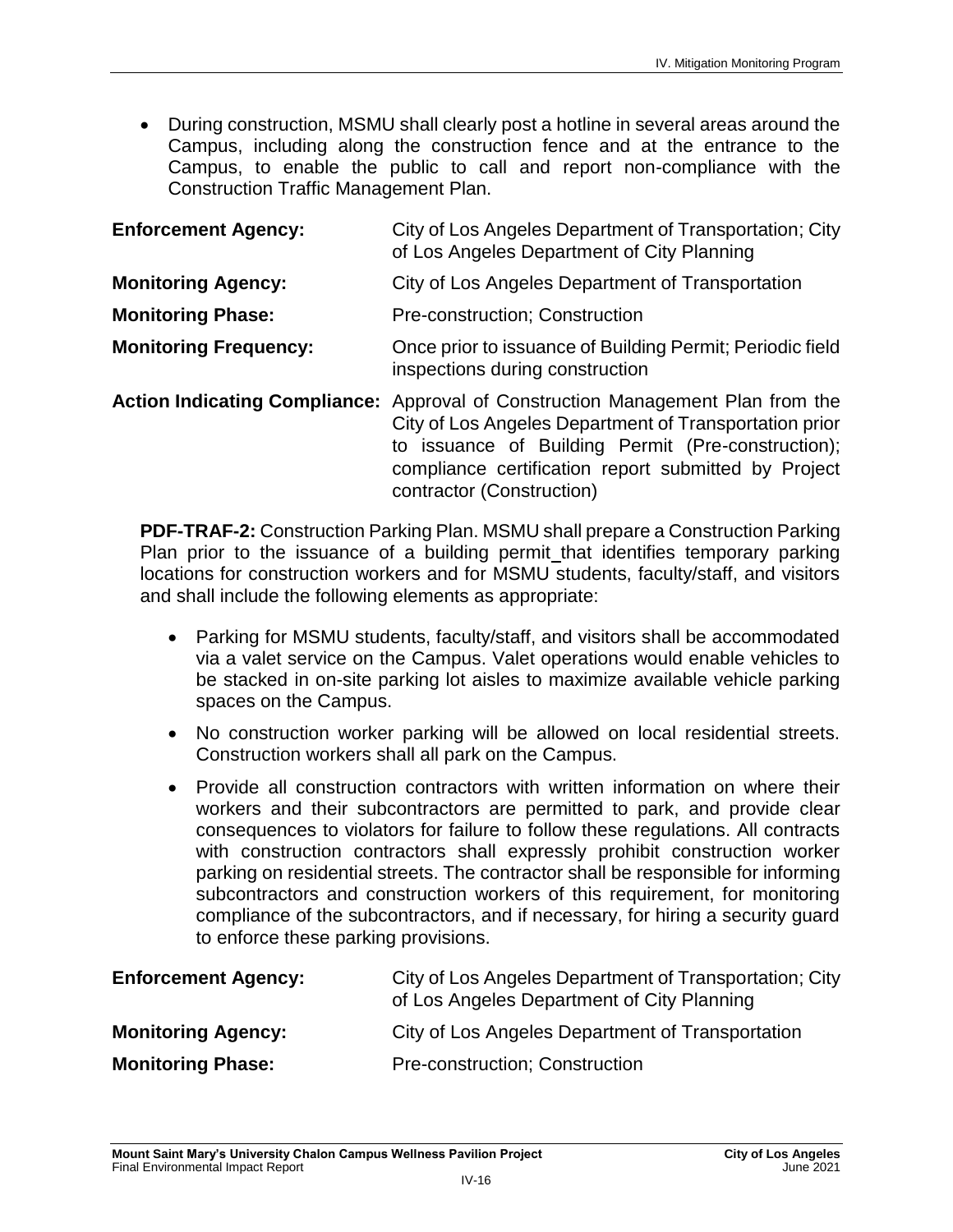**Monitoring Frequency:** Once prior to issuance of Building Permit; Periodic field inspections during construction

**Action Indicating Compliance:** Approval of Construction Parking Plan from the City of Los Angeles Department of Transportation prior to issuance of Building Permit (Pre-construction); compliance certification report submitted by Project contractor (Construction)

**PDF-TRAF-3:** The Project Applicant shall attend bi-monthly (or at a frequency determined appropriate by City Staff) construction management meetings conducted by City Staff and the operators or contractors for the Archer School for Girls and the Brentwood School to coordinate the periods of heaviest construction activity in order to avoid overlapping hauling activities. Coordination shall ensure that construction activities associated with these concurrent related projects and hauling activities are managed in collaboration with one another. The Project Applicant shall provide advance notification to LADOT, the Archer School for Girls, and the Brentwood School of its upcoming construction activities, including durations and daily hours of construction.

| <b>Enforcement Agency:</b>   | City of Los Angeles Department of Transportation; City<br>of Los Angeles Department of City Planning |
|------------------------------|------------------------------------------------------------------------------------------------------|
| <b>Monitoring Agency:</b>    | City of Los Angeles Department of Transportation                                                     |
| <b>Monitoring Phase:</b>     | Pre-construction; Construction                                                                       |
| <b>Monitoring Frequency:</b> | Once prior to issuance of Building Permit; Periodic                                                  |

during construction

**Action Indicating Compliance:** Approval of Construction Management Plan from the City of Los Angeles Department of Transportation prior to issuance of Building Permit and City of Los Angeles Department of City Planning (Pre-construction); compliance certification report submitted by Project contractor (Construction)

**PDF-TRAF 4:** The Project Applicant shall develop a plan for coordinating access for construction workers, school employees, students, and bus access when school and construction are concurrent.

| <b>Enforcement Agency:</b>   | City of Los Angeles Department of Transportation; City<br>of Los Angeles Department of City Planning |
|------------------------------|------------------------------------------------------------------------------------------------------|
| <b>Monitoring Agency:</b>    | City of Los Angeles Department of Transportation                                                     |
| <b>Monitoring Phase:</b>     | Pre-construction; Construction                                                                       |
| <b>Monitoring Frequency:</b> | Once prior to issuance of Building Permit; Periodic field<br>inspections during construction         |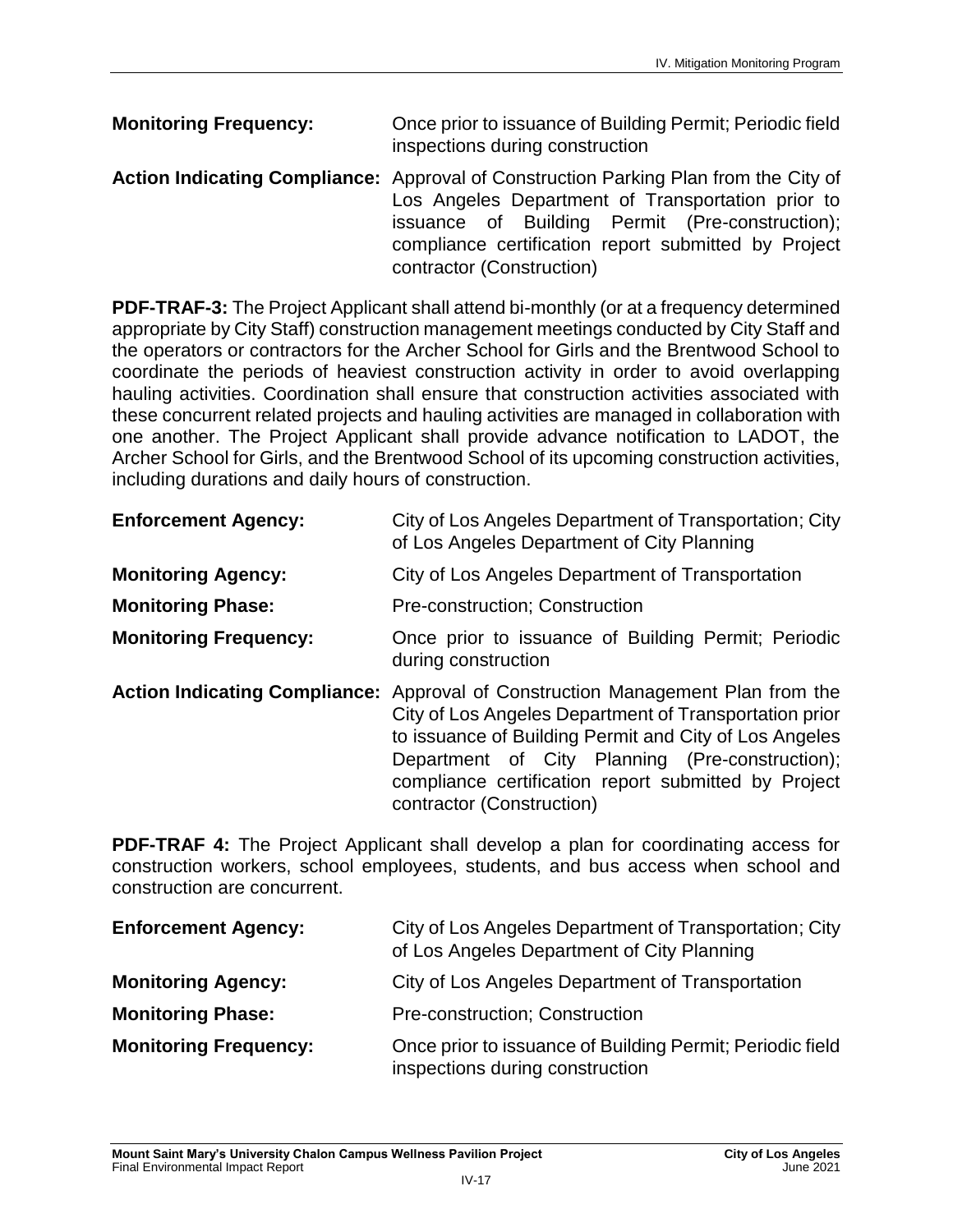**Action Indicating Compliance:** Approval of Construction Management Plan from the City of Los Angeles Department of Transportation and City of Los Angeles Department of City Planning prior to issuance of Building Permit (Pre-construction); compliance certification report submitted by Project contractor (Construction)

**PDF-TRAF-5:** Construction truck travel on local streets shall be limited to Bundy Drive, Norman Place, and Chalon Drive only; trucks would not travel on any other local streets serving the neighborhoods surrounding the Project Site.

| <b>Enforcement Agency:</b> | City of Los Angeles Department of Transportation |
|----------------------------|--------------------------------------------------|
|----------------------------|--------------------------------------------------|

- **Monitoring Agency:** City of Los Angeles Department of Transportation
- **Monitoring Phase:** Pre-construction; Construction
- **Monitoring Frequency:** Once prior to issuance of Building Permit; Periodic field inspections during construction
- **Action Indicating Compliance:** Approval of Construction Management Plan from the City of Los Angeles Department of Transportation prior to issuance of Building Permit (Pre-construction); compliance certification report submitted by Project contractor (Construction)

**PDF-TRAF-6:** All heavy truck hauling of construction equipment and construction materials deliveries shall be limited to hours between 7:00 AM and 3:00 PM to avoid the PM peak-hour commuter traffic period. This restriction shall not apply to concrete pour that cannot feasibly be finished prior to 3:00 PM. No on-street staging or idling of haul trucks on public roadways will be allowed.

| <b>Enforcement Agency:</b> | City of Los Angeles Department of Transportation |
|----------------------------|--------------------------------------------------|
|----------------------------|--------------------------------------------------|

- **Monitoring Agency:** City of Los Angeles Department of Transportation
- **Monitoring Phase:** Pre-construction; Construction
- **Monitoring Frequency:** Once prior to issuance of Building Permit; Periodic field inspections during construction
- **Action Indicating Compliance:** Approval of Construction Management Plan from the City of Los Angeles Department of Transportation prior to issuance of Building Permit (Pre-construction); compliance certification report submitted by Project contractor (Construction)

**PDF-TRAF-7:** Campus Event Coordination Plan. MSMU shall develop a Campus Event Coordination Plan that would define the parameters of the valet parking program, monitor off-Campus parking during events, and provide staff/signage to direct traffic during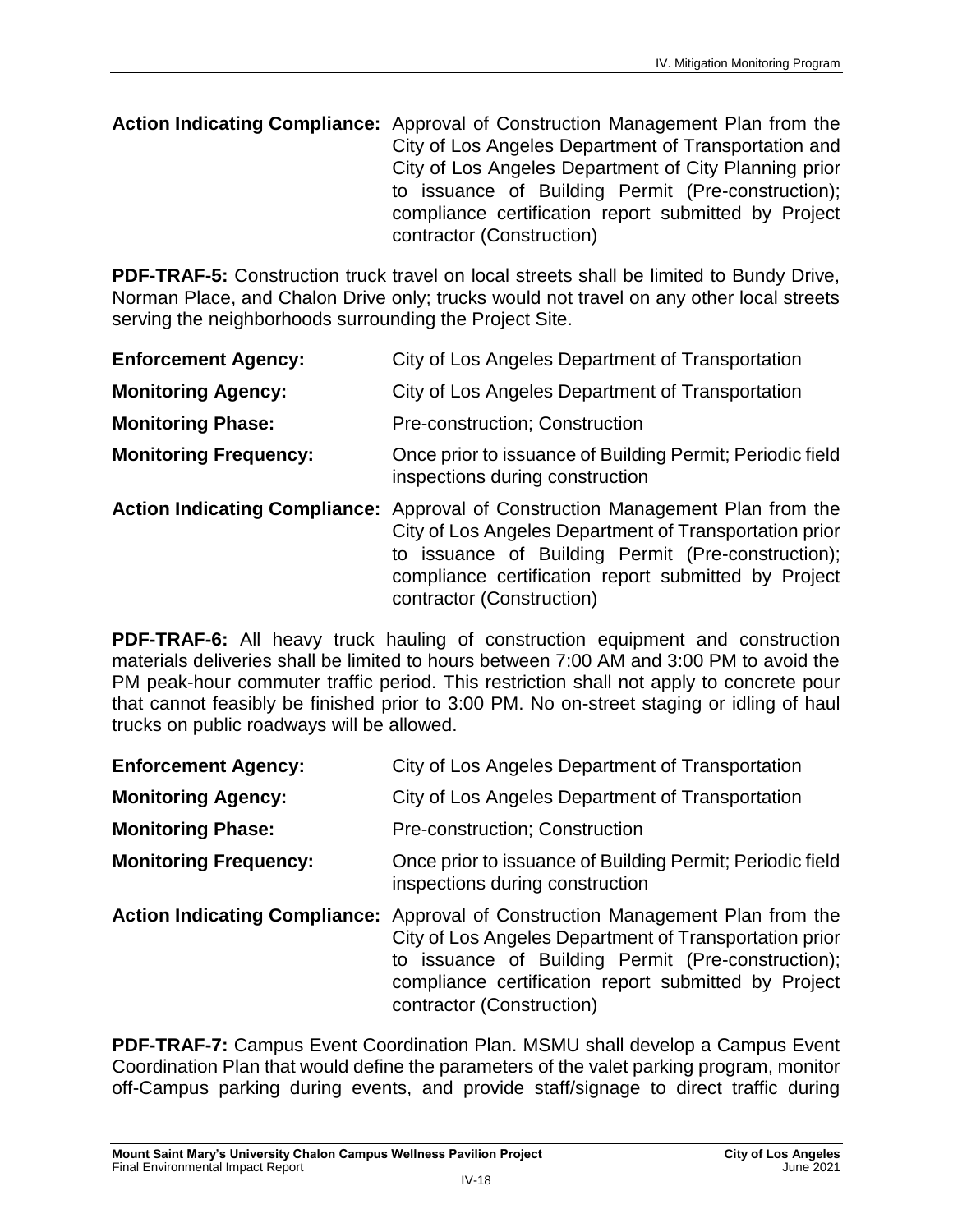events. This Plan shall be submitted to LADOT for review and approval prior to issuance of a certificate of occupancy for the proposed Wellness Pavilion.

| <b>Enforcement Agency:</b>           | City of Los Angeles Department of City Planning; City<br>of Los Angeles Department of Transportation                                                                                                           |
|--------------------------------------|----------------------------------------------------------------------------------------------------------------------------------------------------------------------------------------------------------------|
| <b>Monitoring Agency:</b>            | City of Los Angeles Department of City Planning; City<br>of Los Angeles Department of Transportation                                                                                                           |
| <b>Monitoring Phase:</b>             | Operation                                                                                                                                                                                                      |
| <b>Monitoring Frequency:</b>         | Once prior to issuance of Certificate of Occupancy;<br>Periodic field inspections during operation                                                                                                             |
| <b>Action Indicating Compliance:</b> | Approval of Campus Event Coordination Plan from the<br>City of Los Angeles Department of Transportation prior<br>to issuance of Certificate of Occupancy; compliance<br>certification report submitted by MSMU |

**PDF-TRAF-8** – MSMU will limit the total number of outside guests to 400 on a daily basis for new events such as the Other Wellness/Sports Events and Health and Wellness Speaker Series, and 200 campers and 40 staff on a daily basis for Summer Sports Camps. No new Wellness Pavilion event may occur concurrently with any existing event.

| <b>Enforcement Agency:</b>   | City of Los Angeles Department of Transportation                                                                                                                                                                                             |
|------------------------------|----------------------------------------------------------------------------------------------------------------------------------------------------------------------------------------------------------------------------------------------|
| <b>Monitoring Agency:</b>    | City of Los Angeles Department of Transportation                                                                                                                                                                                             |
| <b>Monitoring Phase:</b>     | Operation                                                                                                                                                                                                                                    |
| <b>Monitoring Frequency:</b> | Once prior to issuance of Certificate of Occupancy;<br>Periodic field inspections during operation                                                                                                                                           |
|                              | Action Indicating Compliance: Approval of Campus Event Coordination Plan from the<br>City of Los Angeles Department of Transportation prior<br>to issuance of Certificate of Occupancy; compliance<br>certification report submitted by MSMU |

(2) Mitigation Measures

**MM-TRAF-1:** During construction, in each individual hour within the PM peak period (4 PM to 6 PM), allow a maximum of 37 outbound PCE vehicle trips and 6 inbound PCE vehicle trips.

| City of Los Angeles Department of Transportation |
|--------------------------------------------------|
| City of Los Angeles Department of Transportation |
| Construction                                     |
| Periodic field inspections during construction   |
|                                                  |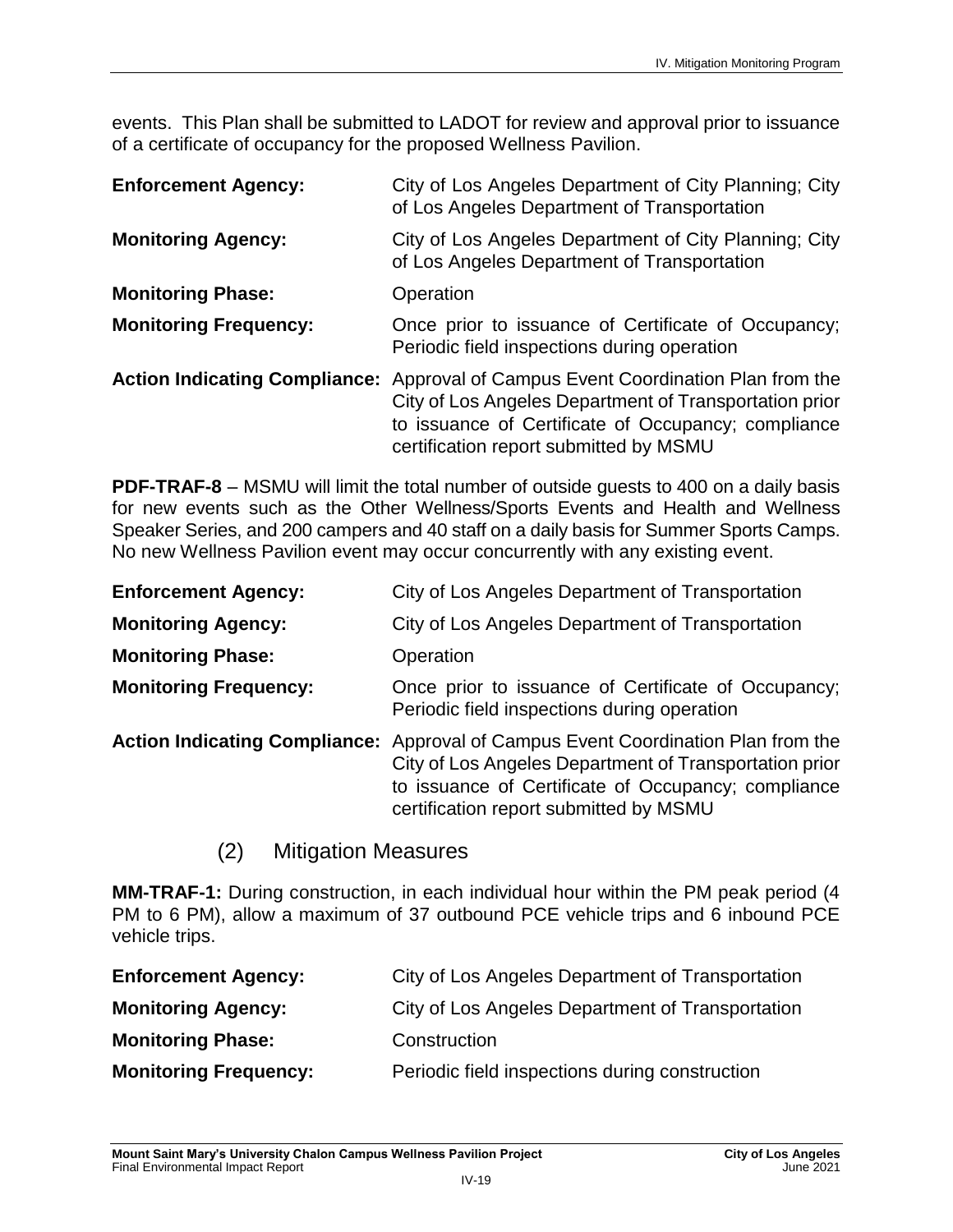**Action Indicating Compliance:** Compliance certification report submitted by Project contractor

## **7. Alternative 5 – Mitigation Monitoring Program**

As mentioned above, Alternative 5's Mitigation Monitoring Program will be consistent with the Project's apart from the Transportation and Traffic section. Alternative 5's Transportation and Traffic mitigation and monitoring program follows below. As discussed in Chapter III, *Revisions, Clarifications, and Corrections*, Alternative 5 incorporates modified versions of the Project's PDF-TRAF-1, PDF-TRAF-2, and PDF-TRAF-7 that incorporate all of the substantive provisions of the Project's PDF-TRAF-3, PDF-TRAF-4, PDF-TRAF-5, and PDF-TRAF-6.

Additionally, as PDF-TRAF-8 provided for a daily outside guest limit applicable to Other Wellness/Sports Activities, Health and Wellness Speaker Series, and Summer Camps, implementation of Alternative 5 would restrict vehicle trips in place of establishing a maximum number of daily outside guests. PDF-TRAF-8 would no longer establish a meaningful threshold given Alternative 5's use of a different metric (restriction of vehicle trips in place of a maximum outside guest attendance) to ensure that operational traffic impacts would be less than significant, and is therefore not included under Alternative 5.

Alternative 5 also incorporates new traffic PDFs PDF-TRAF-9 through PDF-TRAF-18. Therefore, the complete list of Alternative 5's traffic PDFs is as follows:

- PDF-TRAF-1
- PDF-TRAF-2
- PDF-TRAF-7
- PDF-TRAF-9
- PDF-TRAF-10
- PDF-TRAF-11
- $\bullet$  PDF-TRAF-12
- PDF-TRAF-13
- PDF-TRAF-14
- PDF-TRAF-15
- PDF-TRAF-16
- PDF-TRAF-17
- PDF-TRAF-18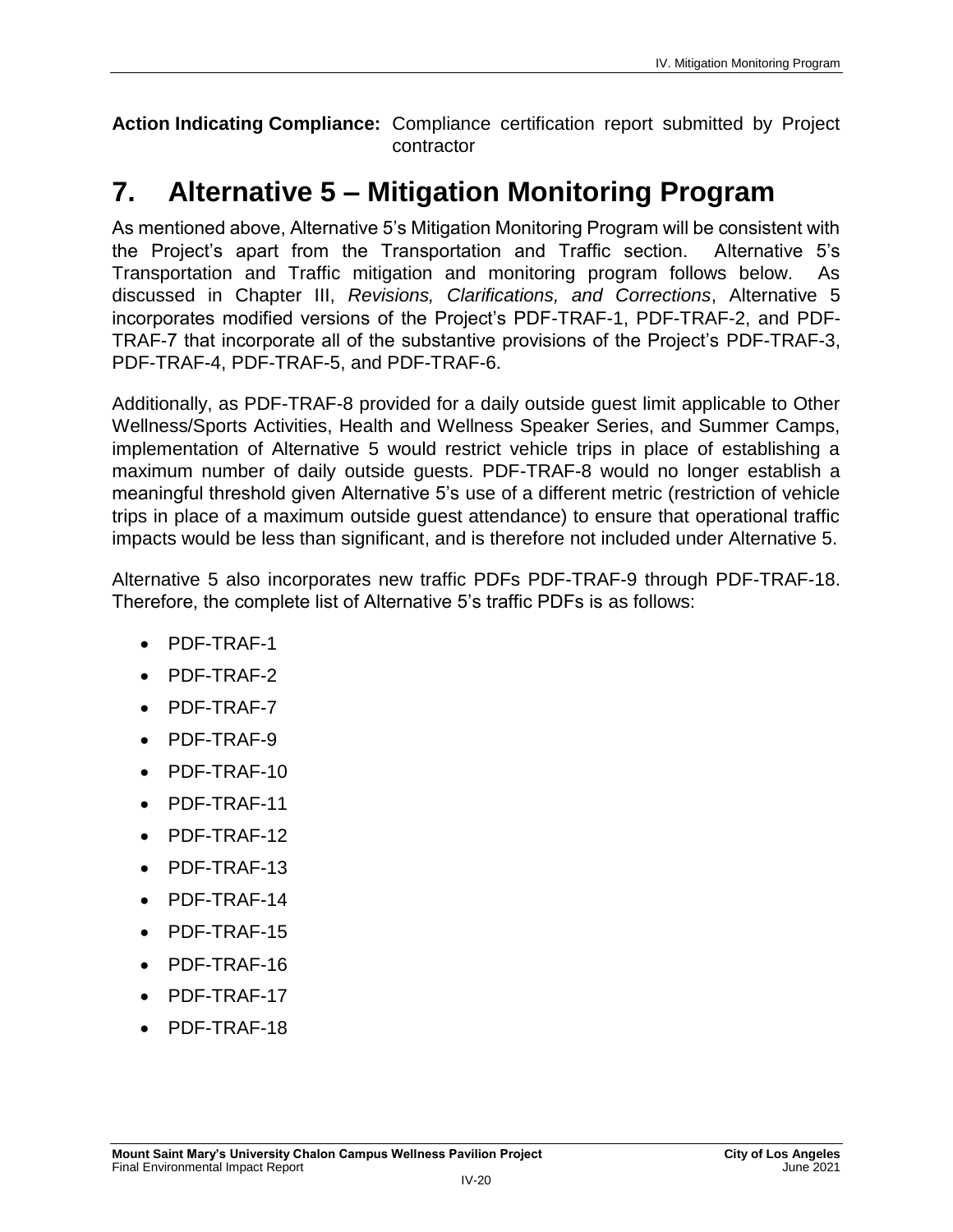### **a) Transportation and Traffic**

### (1) Project Design Features

**PDF-TRAF-1**: Construction Traffic Management Plan. MSMU shall prepare a detailed Construction Traffic Management Plan, including street closure information, detour plans, haul routes, and staging plans as necessary and satisfactory to LADOT. The Construction Traffic Management Plan shall be based on the nature and timing of the specific construction activities and other projects in the vicinity of the Project Site, and shall include the following elements as appropriate:

- Appropriate temporary traffic controls (signs and temporary signals) shall be installed along the public rights-of-way during all construction activities to ensure pedestrian and vehicular safety during construction.
- During peak haul traffic, if off-site staging is required, trucks would be radioed in from an off-site staging area to avoid queuing along adjacent street.
- Schedule construction-related deliveries, other than concrete and earthworkrelated deliveries, between the hours of 7:00 AM and 3:00 PM to avoid the PM peak hour commuter traffic period as identified in the Project's Traffic Study and to reduce the potential of trucks waiting to load or unload for protracted periods of time. This restriction shall not apply to trucks being used for the concrete pour that cannot feasibly be finished before 3:00 PM. No on-street staging or idling of haul trucks on public roadways will be allowed.
- Maintain access for surrounding residential uses in proximity to the Project Site during Project construction.
- Identify designated transport routes for haul trucks and heavy trucks to be used over the duration of the Project. Develop a plan for staging trucks prior to arriving at the Site. Temporary haul truck staging will not be permitted on local hillside streets.
- Truck loading/unloading will occur on the MSMU Campus, not on local hillside streets.
- Construction truck travel on local streets shall be limited to Bundy Drive, Norman Place, and Chalon Drive only; trucks would not travel on any other local streets serving the neighborhoods surrounding the Project Site.
- Coordinate with the City and emergency service providers to ensure adequate access is maintained to the Project Site and neighboring residences at all times.
- In the event of temporary lane closures, a worksite traffic control plan, approved by LADOT, should be implemented to route vehicular traffic or pedestrians around any such closures.
- Unrestricted access for school buses shall be maintained on street rights-of-way during construction.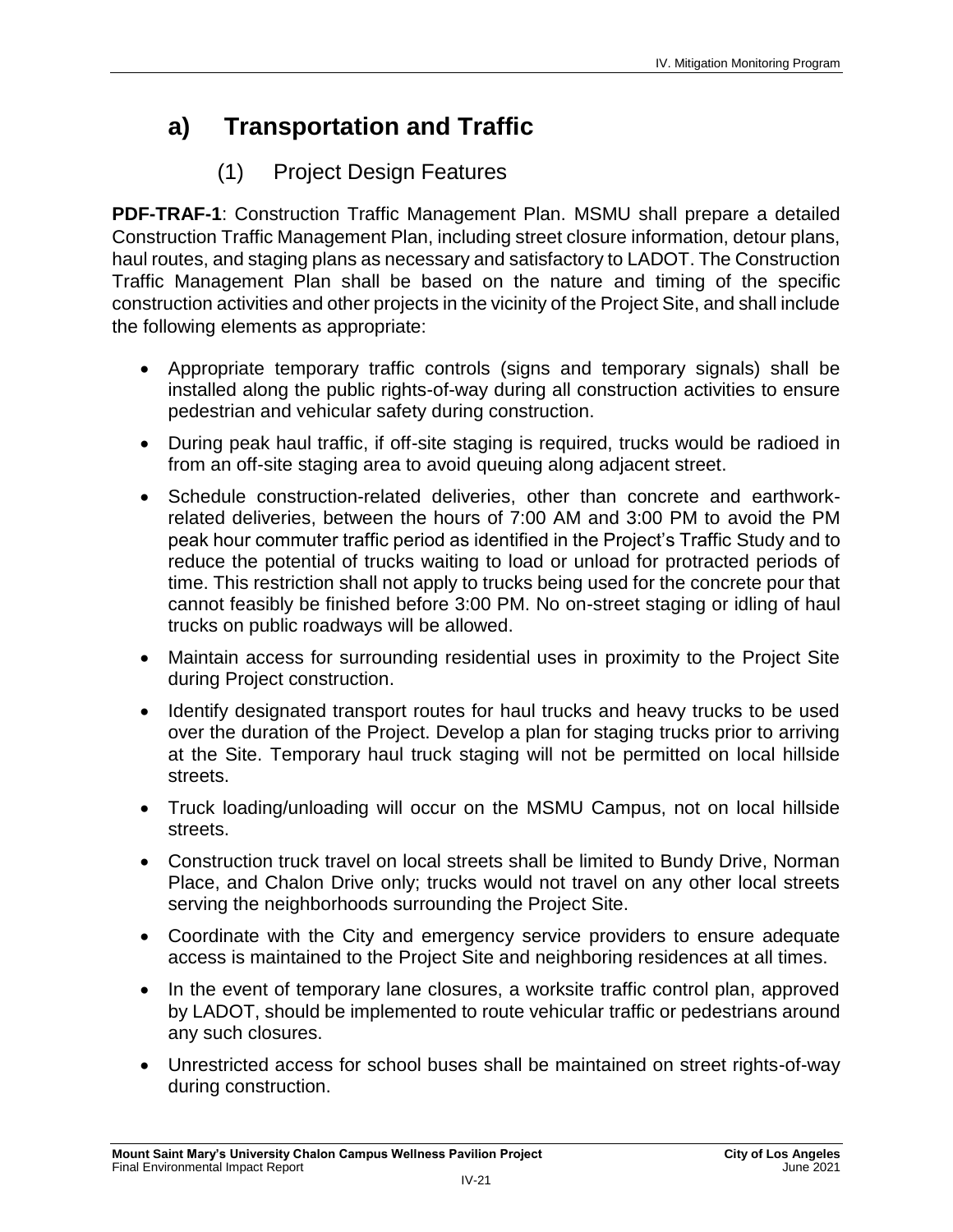- MSMU shall attend bi-monthly (or at a frequency determined appropriate by City Staff) construction management meetings conducted by City Staff and the operators or contractors for the Archer School for Girls and the Brentwood School to coordinate the periods of heaviest construction activity in order to avoid overlapping hauling activities. Coordination shall ensure that construction activities associated with these concurrent related projects and hauling activities are managed in collaboration with one another.
- MSMU shall provide advance notification to LADOT, the Archer School for Girls, the Brentwood School, and St. Martin of Tour's School of its upcoming construction activities, including durations and daily hours of construction, providing sufficient notice to forewarn students and parents/guardians when existing pedestrian and vehicle routes to school may be impacted.
- Barriers and/or fencing shall be installed around construction sites to secure construction equipment and the Site and to prevent trespassing, vandalism, and attracting nuisances.
- Safe truck driving practices, including low gear, not passing another vehicle, deployment of optional 4th axle, if available, shall be required.
- During construction, MSMU shall clearly post a hotline in several areas around the Campus, including along the construction fence and at the entrance to the Campus, to enable the public to call and report non-compliance with the Construction Traffic Management Plan.

| <b>Enforcement Agency:</b>   | City of Los Angeles Department of Transportation                                                                                                                                                                                                                                     |
|------------------------------|--------------------------------------------------------------------------------------------------------------------------------------------------------------------------------------------------------------------------------------------------------------------------------------|
| <b>Monitoring Agency:</b>    | City of Los Angeles Department of Transportation                                                                                                                                                                                                                                     |
| <b>Monitoring Phase:</b>     | Pre-construction; Construction                                                                                                                                                                                                                                                       |
| <b>Monitoring Frequency:</b> | Once prior to issuance of Building Permit; Periodic field<br>inspections during construction                                                                                                                                                                                         |
|                              | Action Indicating Compliance: Approval of Construction Management Plan from the<br>City of Los Angeles Department of Transportation prior<br>to issuance of Building Permit (Pre-construction);<br>compliance certification report submitted by Project<br>contractor (Construction) |

**PDF-TRAF-2:** Construction Parking Plan. MSMU shall prepare a Construction Parking Plan prior to the issuance of a building permit that identifies temporary parking locations for MSMU students, faculty/staff, and visitors and shall include the following elements as appropriate:

 Parking for MSMU students, faculty/staff, and visitors shall be accommodated via a valet service on the Campus. Valet operations would enable vehicles to be stacked in on-site parking lot aisles to maximize available vehicle parking spaces on the Campus.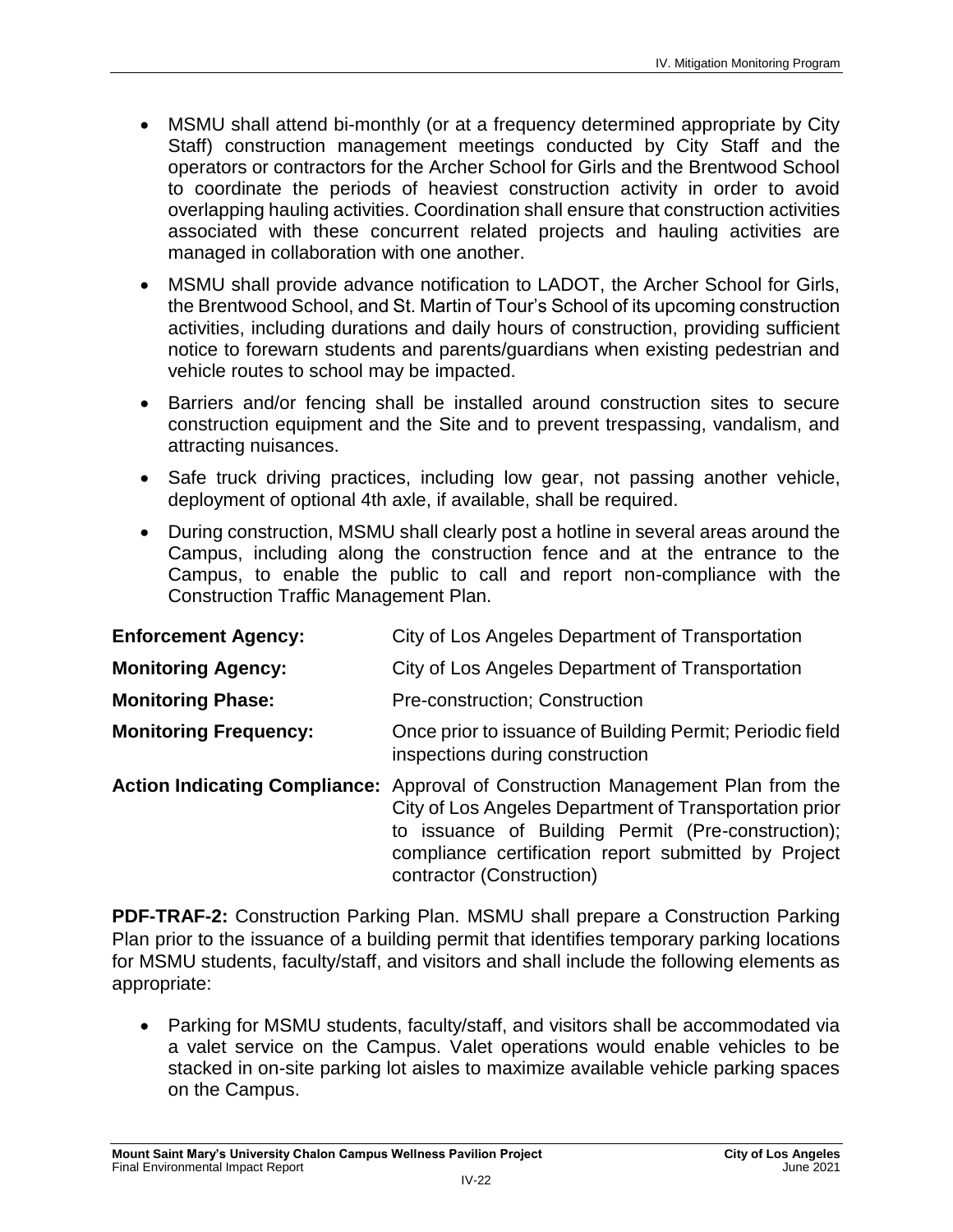- No construction worker parking will be allowed on local residential streets. Construction workers shall all park on the Campus.
- Provide all construction contractors with written information on where their workers and their subcontractors are permitted to park, and provide clear consequences to violators for failure to follow these regulations. All contracts with construction contractors shall expressly prohibit construction worker parking on residential streets. The contractor shall be responsible for informing subcontractors and construction workers of this requirement, for monitoring compliance of the subcontractors, and if necessary, for hiring a security guard to enforce these parking provisions.
- MSMU shall develop a plan for coordinating access for construction workers, school employees, students, and bus access when school and construction are concurrent.

| <b>Enforcement Agency:</b>   | City of Los Angeles Department of Transportation                                                                                                                                                                                                                                  |
|------------------------------|-----------------------------------------------------------------------------------------------------------------------------------------------------------------------------------------------------------------------------------------------------------------------------------|
| <b>Monitoring Agency:</b>    | City of Los Angeles Department of Transportation                                                                                                                                                                                                                                  |
| <b>Monitoring Phase:</b>     | Pre-construction; Construction                                                                                                                                                                                                                                                    |
| <b>Monitoring Frequency:</b> | Once prior to issuance of Building Permit; Periodic field<br>inspections during construction                                                                                                                                                                                      |
|                              | Action Indicating Compliance: Approval of Construction Parking Plan from the City of<br>Los Angeles Department of Transportation prior to<br>issuance of Building Permit (Pre-construction);<br>compliance certification report submitted by Project<br>contractor (Construction) |

**PDF-TRAF-7:** MSMU shall develop a Campus Event Coordination Plan that would define the parameters of the parking reservation system, shuttling, valet parking program, monitoring of on-Campus parking and parking at designated off-Campus parking locations during Other Wellness/Sports Activities events, Health and Wellness Speaker Series events, Summer Sports Camps with up to 50 campers, and Club Sports activities, and-provision of staff/signage to direct vehicles during such events. This Plan shall be submitted to LADOT for review and approval prior to issuance of a certificate of occupancy for the proposed Wellness Pavilion. The Campus Event Coordination Plan shall implement the minimum performance standards set forth in PDF-TRAF-9 to PDF-TRAF-18.

| <b>Enforcement Agency:</b> | City of Los Angeles Department of City Planning; City<br>of Los Angeles Department of Transportation |
|----------------------------|------------------------------------------------------------------------------------------------------|
| <b>Monitoring Agency:</b>  | City of Los Angeles Department of City Planning; City<br>of Los Angeles Department of Transportation |
| <b>Monitoring Phase:</b>   | Prior to Operation; Operation                                                                        |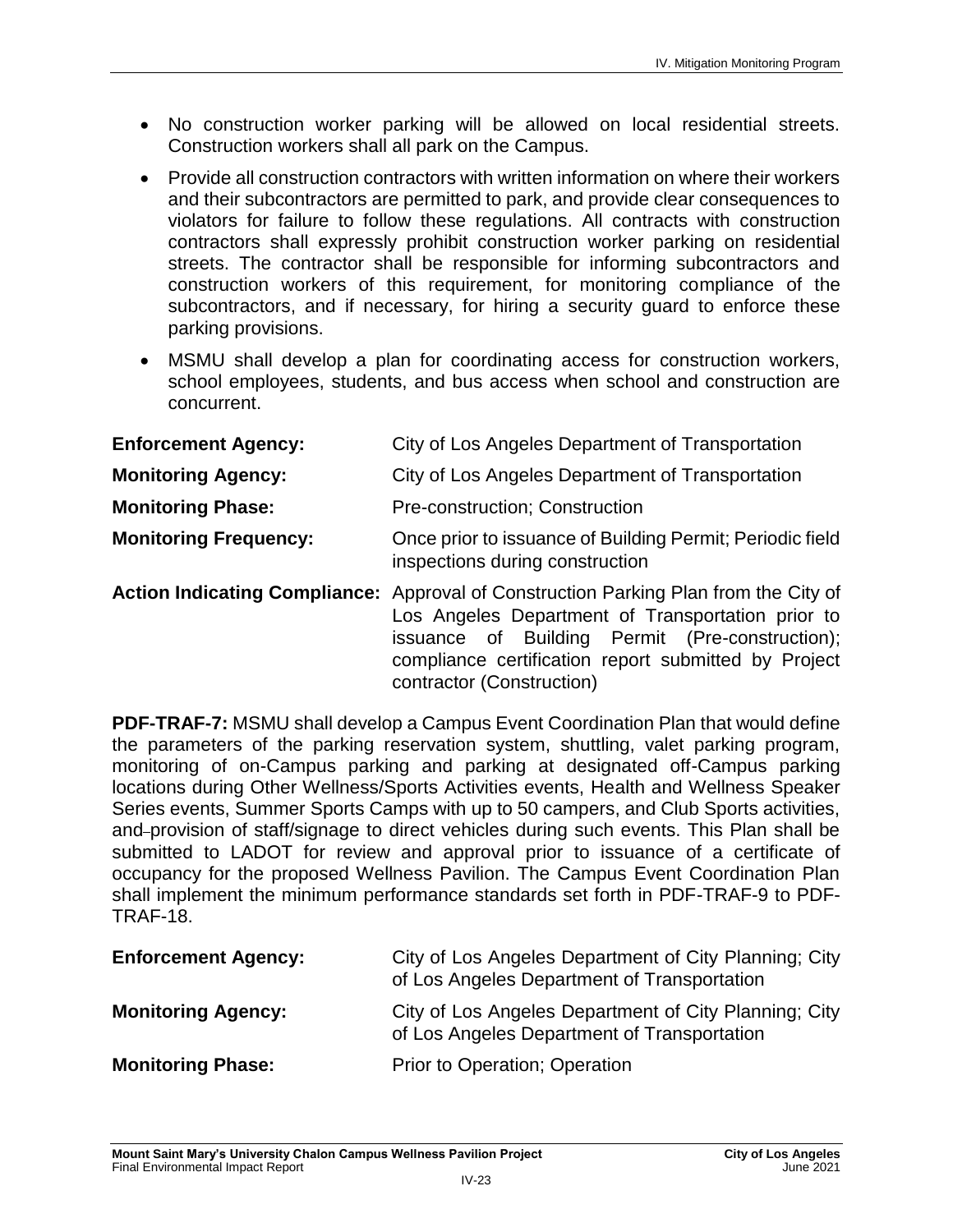| <b>Monitoring Frequency:</b> | Once prior to issuance of Certificate of Occupancy;<br>Periodic field inspections during operation                                                                                                                                                  |
|------------------------------|-----------------------------------------------------------------------------------------------------------------------------------------------------------------------------------------------------------------------------------------------------|
|                              | <b>Action Indicating Compliance:</b> Approval of Campus Event Coordination Plan from the<br>City of Los Angeles Department of Transportation prior<br>to issuance of Certificate of Occupancy; compliance<br>certification report submitted by MSMU |

**PDF-TRAF-9:** MSMU shall maintain on its website a publicly accessible calendar, updated at least once per month, identifying all Campus events with over fifty outside guests.

| <b>Enforcement Agency:</b>   | City of Los Angeles Department of City Planning                                        |
|------------------------------|----------------------------------------------------------------------------------------|
| <b>Monitoring Agency:</b>    | City of Los Angeles Department of City Planning                                        |
| <b>Monitoring Phase:</b>     | Operation                                                                              |
| <b>Monitoring Frequency:</b> | Periodic inspections during operation                                                  |
|                              | <b>Action Indicating Compliance:</b> Compliance certification report submitted by MSMU |

**PDF-TRAF-10:** MSMU shall institute a parking reservation/ticketing system for outside guests arriving to Campus in non-shuttle vehicles for any Other Wellness/Sports Activities or Health and Wellness Speaker Series event, Summer Sports Camps with up to 50 campers, and for Club Sports activities.

- All outside guests shall be required to use the parking reservation/ticketing system, which shall clearly and conspicuously inform all outside guests that entrance to the Campus will only be permitted under the circumstances provided for by that outside guest's ticket (i.e. a parking reservation or shuttle).
- The reservation system shall include a reporting capability such that logs detailing issued reservations can be generated and reviewed. LADOT may audit the parking reservation system at any time.
- For regularly occurring events, such as Summer Sports Camps, entry to the Campus by outside guests will require permits issued through the parking reservation system.
- Outside guests and Summer Camp attendees will be required to identify at the time they register in the parking reservation/ticketing system whether they will be traveling in a private vehicle or via transportation network companies (TNCs) (such as Uber or Lyft) and their permit will specify their selected mode. Outside guests or Summer Camp attendees arriving by either private or TNC vehicles that do not have either a private vehicle or TNC permit, respectively, will not be allowed to enter the Campus.
- A reservation for a private vehicle or a Summer Sports Camp staff vehicle will count as two trips. A reservation for a TNC vehicle or private vehicle for outside guests or dropping off/picking up Summer Camp attendees will count as two trips for each arrival to or departure from Campus.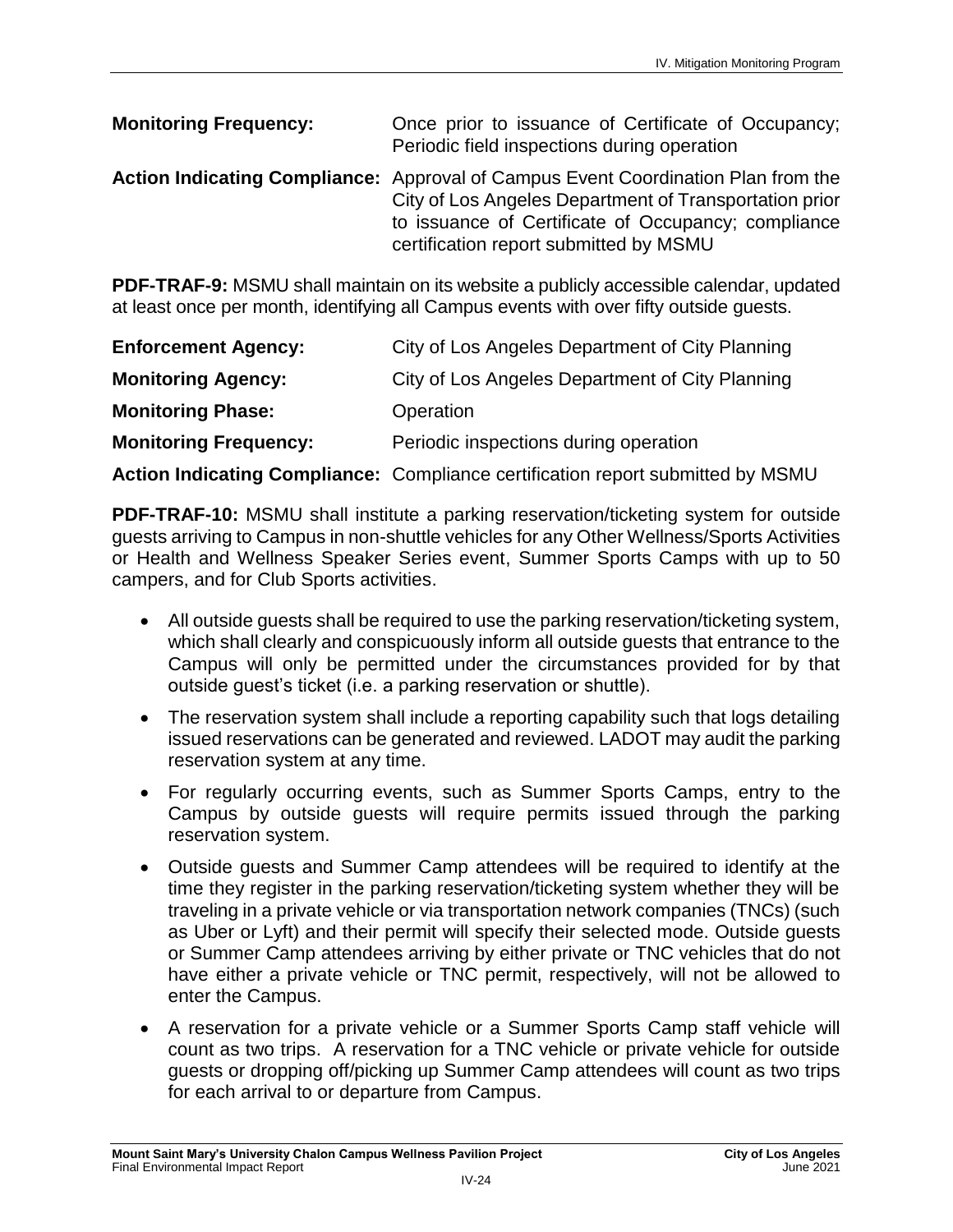No additional parking reservations/tickets shall be issued once the maximum permitted attendance or trip cap limits are reached.

Accordingly, for outside guests to be granted access to the Campus for Other Wellness/Sports Activities, Health and Wellness Speaker Series events, Summer Sports Camps, or Club Sports activities they must either:

- (1) Arrive by shuttle;
- (2) Be Summer Sports Camp campers with parking permits; or
- (3) Be event outside guests with reservations issued through the parking reservation system.

Outside guests for Other Wellness/Sports Activities, Health and Wellness Speaker Series events, Summer Sports Camps, or Club Sports activities seeking entrance to the Campus in non-shuttle vehicles without a reservation or a permit will be denied access to the Campus. Pedestrian access shall be restricted in accordance with PDF-TRAF-17.

| <b>Enforcement Agency:</b>           | City of Los Angeles Department of City Planning; City<br>of Los Angeles Department of Transportation                                                                                                           |
|--------------------------------------|----------------------------------------------------------------------------------------------------------------------------------------------------------------------------------------------------------------|
| <b>Monitoring Agency:</b>            | City of Los Angeles Department of City Planning; City<br>of Los Angeles Department of Transportation                                                                                                           |
| <b>Monitoring Phase:</b>             | Operation                                                                                                                                                                                                      |
| <b>Monitoring Frequency:</b>         | Once prior to issuance of Certificate of Occupancy;<br>Periodic field inspections during operation                                                                                                             |
| <b>Action Indicating Compliance:</b> | Approval of Campus Event Coordination Plan from the<br>City of Los Angeles Department of Transportation prior<br>to issuance of Certificate of Occupancy; compliance<br>certification report submitted by MSMU |

**PDF-TRAF-11:** No Other Wellness/Sports Activities or Health and Wellness Speaker Series events shall be scheduled with start times between 7:00 to 9:30 AM and 4:00 to 7:30 PM or end times between 6:30 to 9:00 AM and 3:30 to 7:00 PM.

| <b>Enforcement Agency:</b>   | City of Los Angeles Department of City Planning; City<br>of Los Angeles Department of Transportation |
|------------------------------|------------------------------------------------------------------------------------------------------|
| <b>Monitoring Agency:</b>    | City of Los Angeles Department of City Planning; City<br>of Los Angeles Department of Transportation |
| <b>Monitoring Phase:</b>     | Operation                                                                                            |
| <b>Monitoring Frequency:</b> | Once prior to issuance of Certificate of Occupancy;<br>Periodic field inspections during operation   |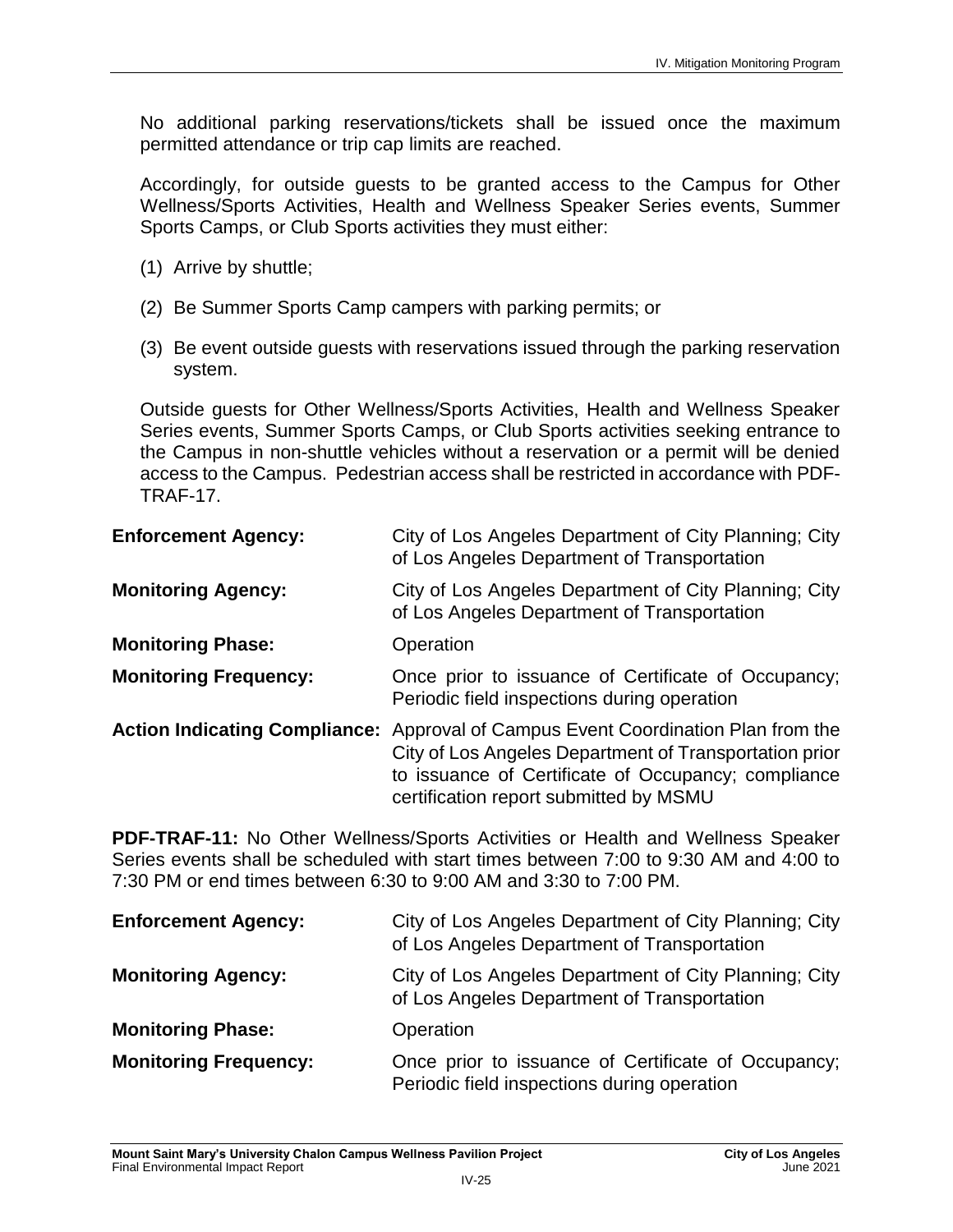#### **Action Indicating Compliance:** Approval of Campus Event Coordination Plan from the City of Los Angeles Department of Transportation prior to issuance of Certificate of Occupancy; compliance certification report submitted by Project Applicant

**PDF-TRAF-12:** Total daily outside guest vehicle trips to/from Other Wellness/Sports Activities, Health and Wellness Speaker Series events, and Club Sports activities will be limited to 310 outside guest vehicle trips (155 inbound and 155 outbound), which will be applicable to all vehicles, including shuttles. Pedestrian access shall be restricted in accordance with PDF-TRAF-17.

| <b>Enforcement Agency:</b>   | City of Los Angeles Department of Transportation                                                                                                                                                                                                          |
|------------------------------|-----------------------------------------------------------------------------------------------------------------------------------------------------------------------------------------------------------------------------------------------------------|
| <b>Monitoring Agency:</b>    | City of Los Angeles Department of Transportation                                                                                                                                                                                                          |
| <b>Monitoring Phase:</b>     | Operation                                                                                                                                                                                                                                                 |
| <b>Monitoring Frequency:</b> | Periodic field inspections during operation                                                                                                                                                                                                               |
|                              | Action Indicating Compliance: Approval of Campus Event Coordination Plan from the<br>City of Los Angeles Department of Transportation prior<br>to issuance of Certificate of Occupancy; compliance<br>certification report submitted by Project Applicant |

**PDF-TRAF-13:** MSMU shall require that campers attending Summer Sports Camps with more than 50 campers travel via shuttles and/or carpools. The number of allowable trips for each peak period would be restricted to 71 inbound and 31 outbound trips during any single hour within the weekday 7:00-9:00 AM peak period, 8 inbound and 34 outbound trips during the weekday 3:00-4:00 PM peak hour, and 3 inbound and 8 outbound trips during any single hour within the weekday 4:00-6:00 PM peak period. If MSMU permits Summer Sports Camps to begin or end during the AM-PM peak hours, it shall provide a Campus entry reservation system, to the satisfaction of LADOT, that shall log and ensure AM-PM peak period trips are not exceeded, and that can be audited by LADOT at any time.

| <b>Enforcement Agency:</b>   | City of Los Angeles Department of Transportation                                                                                                                                                                                             |
|------------------------------|----------------------------------------------------------------------------------------------------------------------------------------------------------------------------------------------------------------------------------------------|
| <b>Monitoring Agency:</b>    | City of Los Angeles Department of Transportation                                                                                                                                                                                             |
| <b>Monitoring Phase:</b>     | Operation                                                                                                                                                                                                                                    |
| <b>Monitoring Frequency:</b> | Periodic field inspections during operation                                                                                                                                                                                                  |
|                              | Action Indicating Compliance: Approval of Campus Event Coordination Plan from the<br>City of Los Angeles Department of Transportation prior<br>to issuance of Certificate of Occupancy; compliance<br>certification report submitted by MSMU |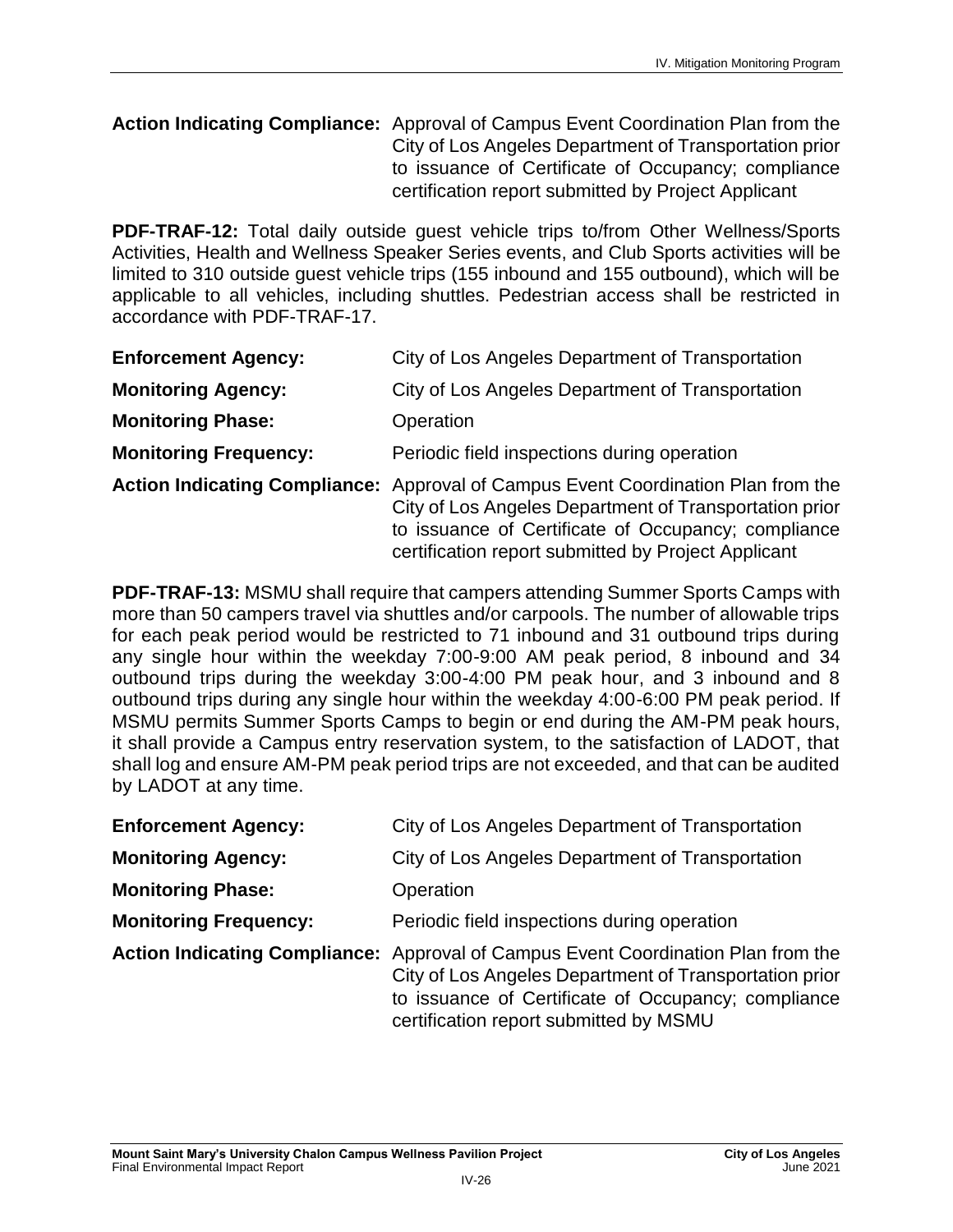**PDF-TRAF-14**: Total daily vehicle trips to/from Summer Sports Camps will be limited to 236 trips (118 inbound and 118 outbound), which will be applicable to all vehicles, including shuttles. Pedestrian access shall be restricted in accordance with PDF-TRAF-17.

| <b>Enforcement Agency:</b>   | City of Los Angeles Department of Transportation                                                                                                                                                                                             |
|------------------------------|----------------------------------------------------------------------------------------------------------------------------------------------------------------------------------------------------------------------------------------------|
| <b>Monitoring Agency:</b>    | City of Los Angeles Department of Transportation                                                                                                                                                                                             |
| <b>Monitoring Phase:</b>     | Operation                                                                                                                                                                                                                                    |
| <b>Monitoring Frequency:</b> | Periodic field inspections during operation                                                                                                                                                                                                  |
|                              | Action Indicating Compliance: Approval of Campus Event Coordination Plan from the<br>City of Los Angeles Department of Transportation prior<br>to issuance of Certificate of Occupancy; compliance<br>certification report submitted by MSMU |

**PDF-TRAF-15**: Homecoming and Athenian Day events shall be held on weekends only.

| <b>Enforcement Agency:</b>   | City of Los Angeles Department of City Planning; City<br>of Los Angeles Department of Transportation                                                                                                                                                |
|------------------------------|-----------------------------------------------------------------------------------------------------------------------------------------------------------------------------------------------------------------------------------------------------|
| <b>Monitoring Agency:</b>    | City of Los Angeles Department of City Planning; City<br>of Los Angeles Department of Transportation                                                                                                                                                |
| <b>Monitoring Phase:</b>     | Operation                                                                                                                                                                                                                                           |
| <b>Monitoring Frequency:</b> | Periodic field inspections during operation                                                                                                                                                                                                         |
|                              | <b>Action Indicating Compliance:</b> Approval of Campus Event Coordination Plan from the<br>City of Los Angeles Department of Transportation prior<br>to issuance of Certificate of Occupancy; compliance<br>certification report submitted by MSMU |

**PDF-TRAF-16**: Club Sports activities scheduled during the week shall not begin prior to 7:30 PM. Prior to the beginning of each academic year, MSMU shall inform other schools participating in Club Sports activities of this limitation and of the requirements in PDF-TRAF-10, PDF-TRAF-12, and PDF-TRAF-17.

| <b>Enforcement Agency:</b>   | City of Los Angeles Department of City Planning; City<br>of Los Angeles Department of Transportation                                                                                                                                                   |
|------------------------------|--------------------------------------------------------------------------------------------------------------------------------------------------------------------------------------------------------------------------------------------------------|
| <b>Monitoring Agency:</b>    | City of Los Angeles Department of City Planning; City<br>of Los Angeles Department of Transportation                                                                                                                                                   |
| <b>Monitoring Phase:</b>     | Operation                                                                                                                                                                                                                                              |
| <b>Monitoring Frequency:</b> | Periodic field inspections during operation                                                                                                                                                                                                            |
|                              | <b>Action Indicating Compliance:</b> Approval of Campus Event Coordination Plan<br>from<br>the City of Los Angeles Department of Transportation<br>prior to issuance of Certificate of Occupancy;<br>compliance certification report submitted by MSMU |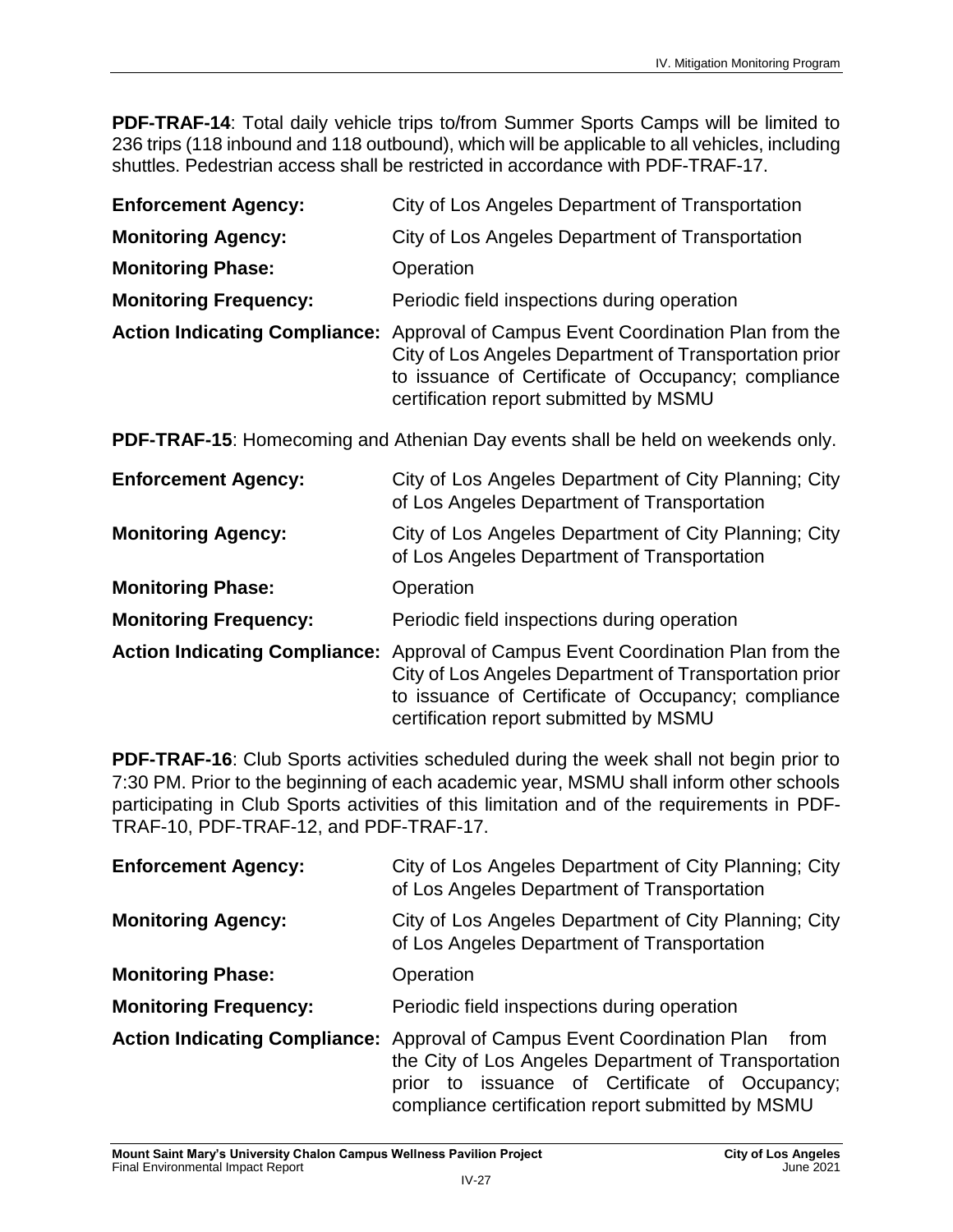**PDF-TRAF-17**: Concurrent with the issuance of a Certificate of Occupancy for the Wellness Pavilion, MSMU shall institute and thereafter maintain a policy prohibiting entry on to the Campus by all pedestrians except persons meeting one of the following conditions:

- (1) Persons residing within the community around the Campus;
- (2) Persons entering the Campus via bicycle or similar conveyance, as established to the satisfaction of LADOT;
- (3) Persons arriving to the area around the Campus via public transportation, as established to the satisfaction of LADOT; and
- (4) Persons re-entering the Campus after walking outside of the Campus on the same day.

The objective of this PDF-TRAF-17 is to prevent parking by any MSMU users in the surrounding neighborhood. MSMU shall establish that the policy instituted in accordance with PDF-TRAF-17 meets this objective, to the satisfaction of LADOT.

| <b>Enforcement Agency:</b>           | City of Los Angeles Department of City Planning; City<br>of Los Angeles Department of Transportation                                                                                                           |
|--------------------------------------|----------------------------------------------------------------------------------------------------------------------------------------------------------------------------------------------------------------|
| <b>Monitoring Agency:</b>            | City of Los Angeles Department of City Planning; City<br>of Los Angeles Department of Transportation                                                                                                           |
| <b>Monitoring Phase:</b>             | Operation                                                                                                                                                                                                      |
| <b>Monitoring Frequency:</b>         | with the issuance of Certificate<br>Concurrent<br>of.<br>Occupancy; Periodic field inspections during operation                                                                                                |
| <b>Action Indicating Compliance:</b> | Approval of Campus Event Coordination Plan from the<br>City of Los Angeles Department of Transportation prior<br>to issuance of Certificate of Occupancy; compliance<br>certification report submitted by MSMU |

**PDF-TRAF-18**: Concurrent with the issuance of a Certificate of Occupancy for the Wellness Pavilion, MSMU shall limit average daily total Campus vehicle trips, inclusive of trips generated by the Wellness Pavilion, to 1 percent below the 2016 baseline trip counts taken for the Campus (2,160 average daily trips). Overall trip reductions shall be confirmed through trip counts conducted for at least two weeks each year (two in the spring semester and two in the fall semester) to the satisfaction of LADOT. Bi-annual monitoring reports documenting the trip counts shall be provided to LADOT until such reports demonstrate compliance for five consecutive years and thereafter every five years.

| <b>Enforcement Agency:</b> | City of Los Angeles Department of Transportation |
|----------------------------|--------------------------------------------------|
| <b>Monitoring Agency:</b>  | City of Los Angeles Department of Transportation |